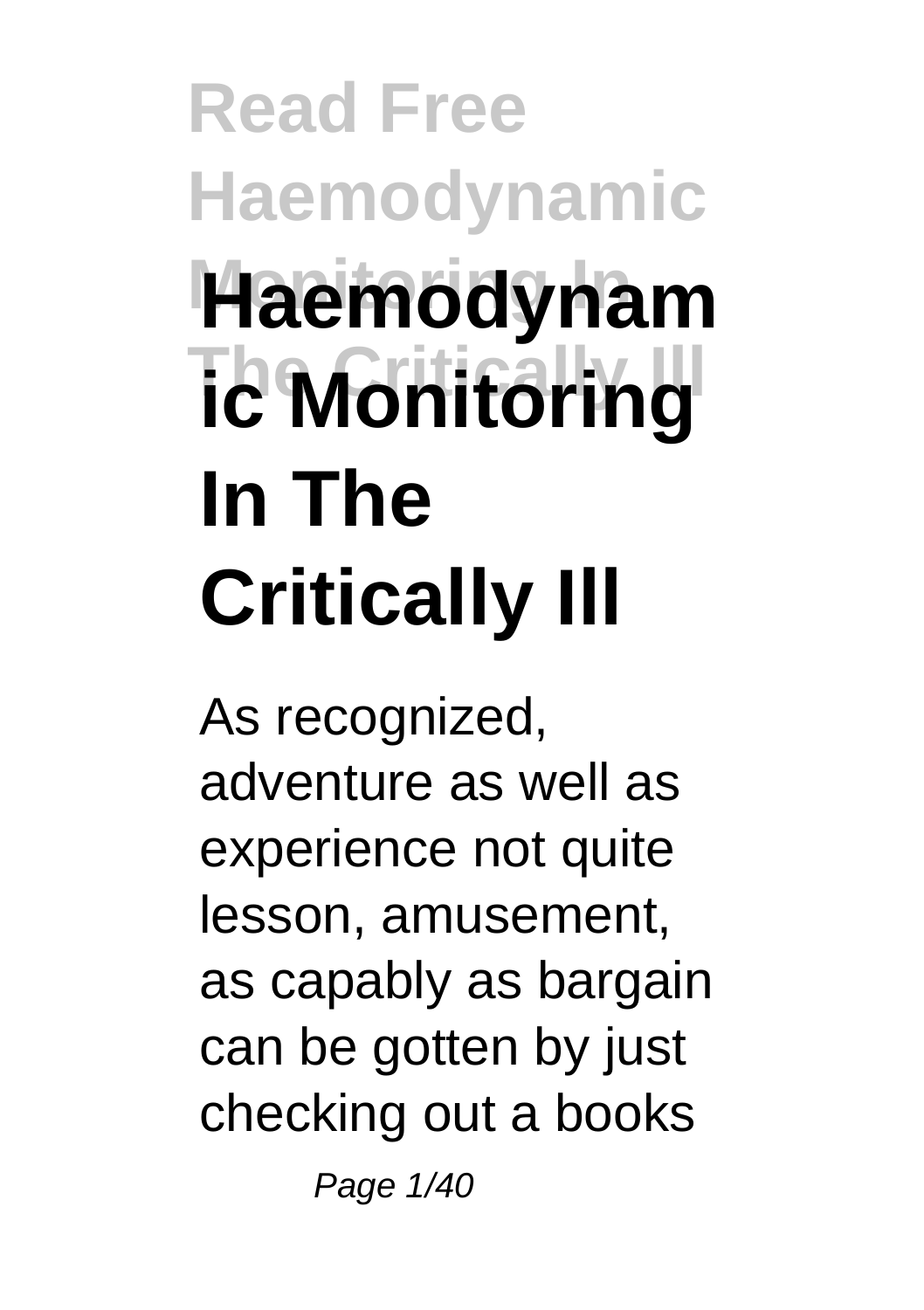**Read Free Haemodynamic haemodynamic**<sub>n</sub> **The Critically Ill monitoring in the critically ill** as a consequence it is not directly done, you could endure even more all but this life, in this area the world.

We allow you this proper as without difficulty as easy mannerism to get those all. We manage Page 2/40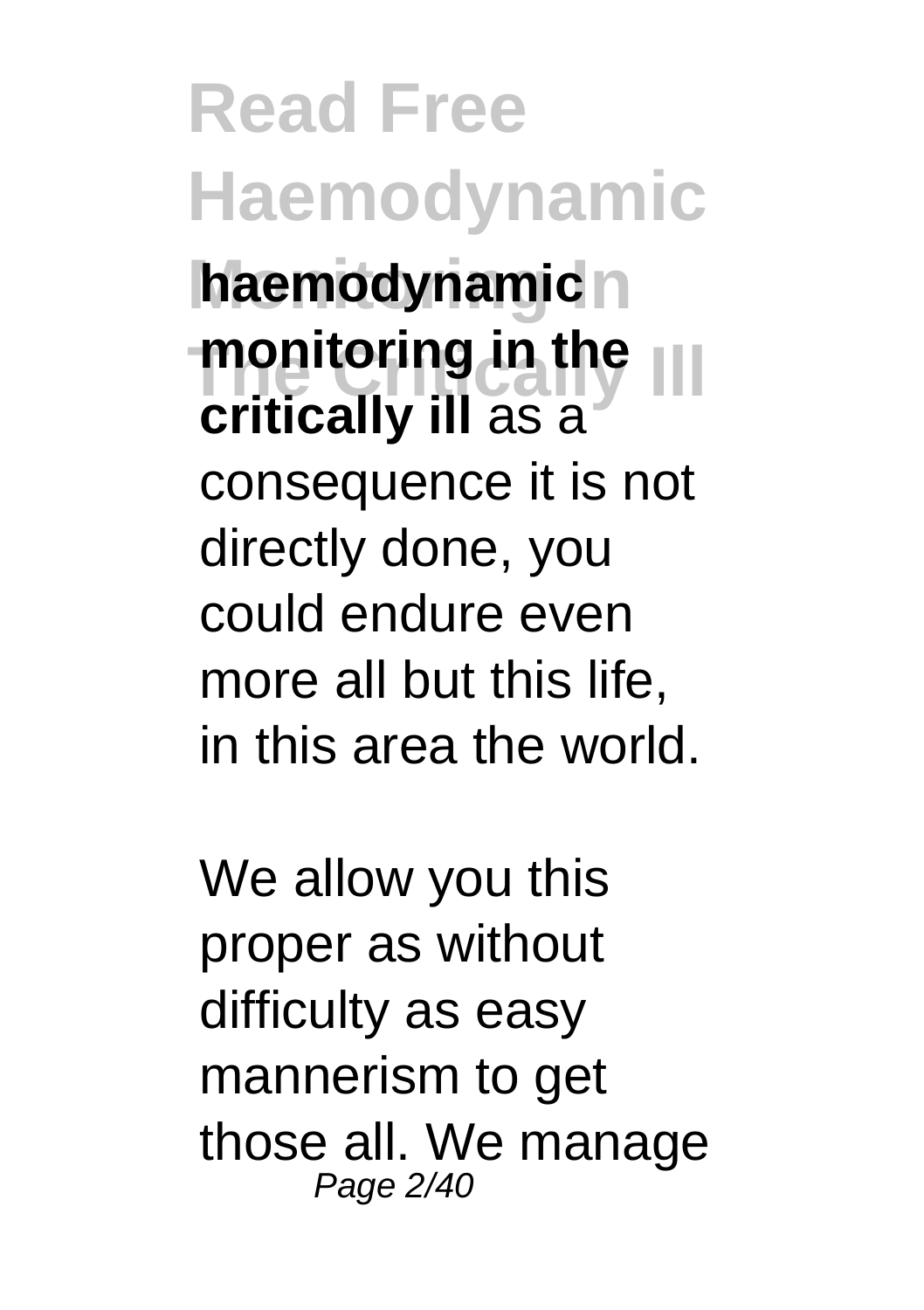**Read Free Haemodynamic** to pay for ing In naemodynamic<br>monitoring in the haemodynamic critically ill and numerous book collections from fictions to scientific research in any way. in the course of them is this haemodynamic monitoring in the critically ill that can be your partner.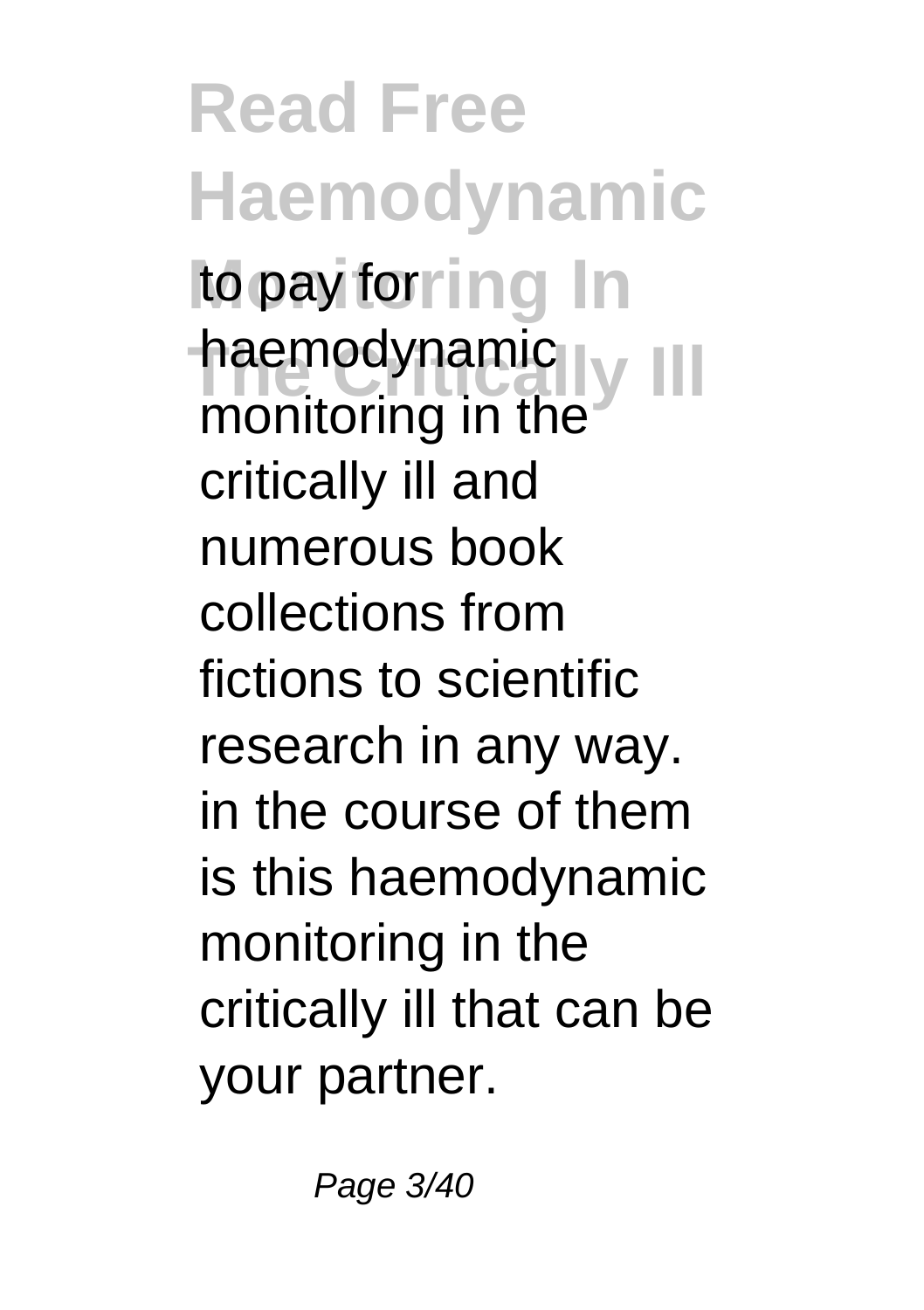**Read Free Haemodynamic Invasive Monitoring |** Hemodynamics (Part 5) Hemodynamic Monitoring Part 1 Hemodynamic Basics for Nursing Students Basic Hemodynamic Monitoring in the ICU - P1 - Dr J.V. Divatia - 4C Cardiovascular System Anatomy | Hemodynamics (Part 1) Essentials of **Hemodynamic** Page 4/40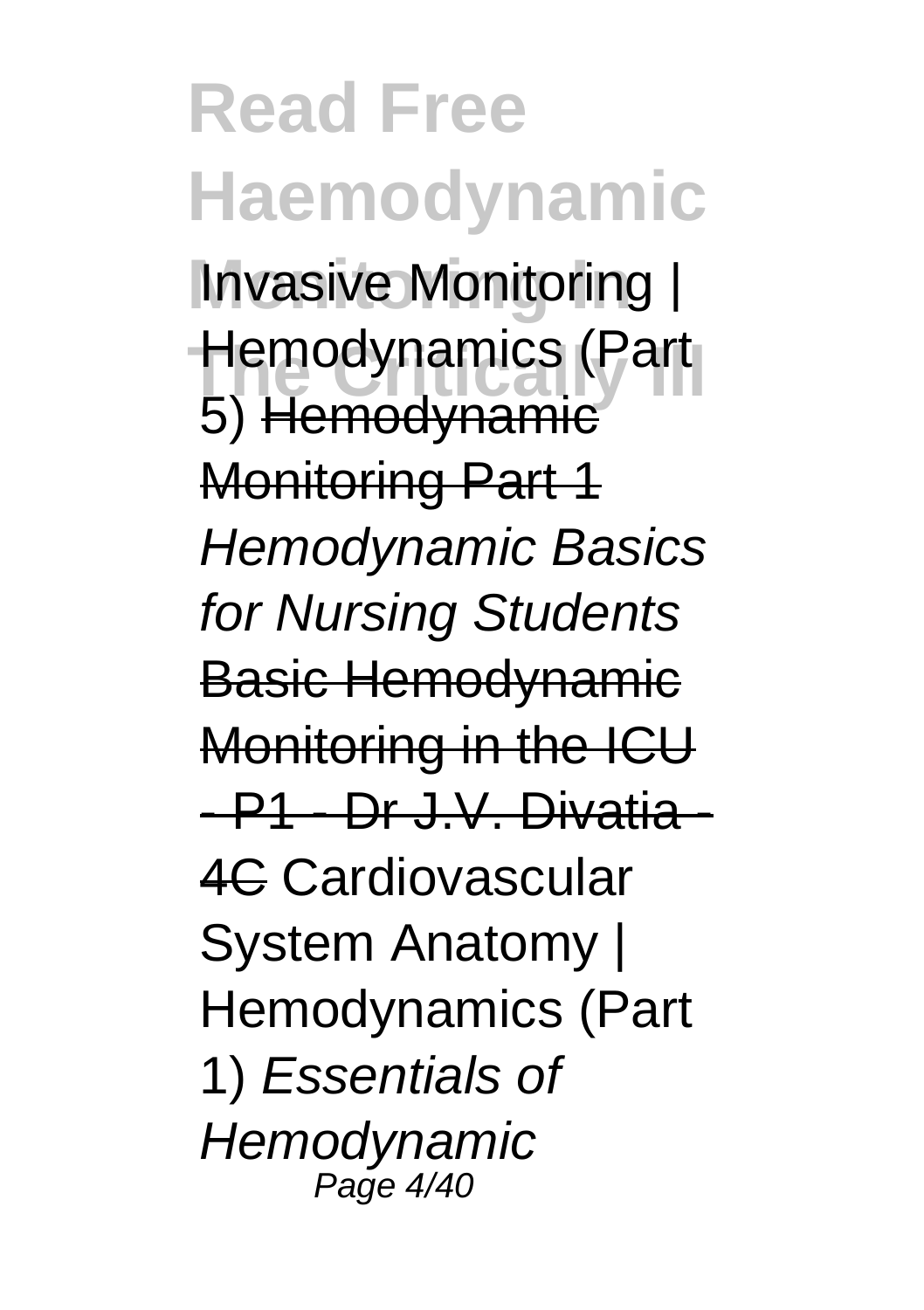**Read Free Haemodynamic Monitoring (Elizabeth** Lee Herrera, MD), III Hemodynamic Monitoring Advanced hemodynamic monitoring in the critical care unit - Katie Kim, RN **Hemodvnamic** assessment and fluid management Part 1 Advanced Hemodynamic Monitoring of the Page 5/40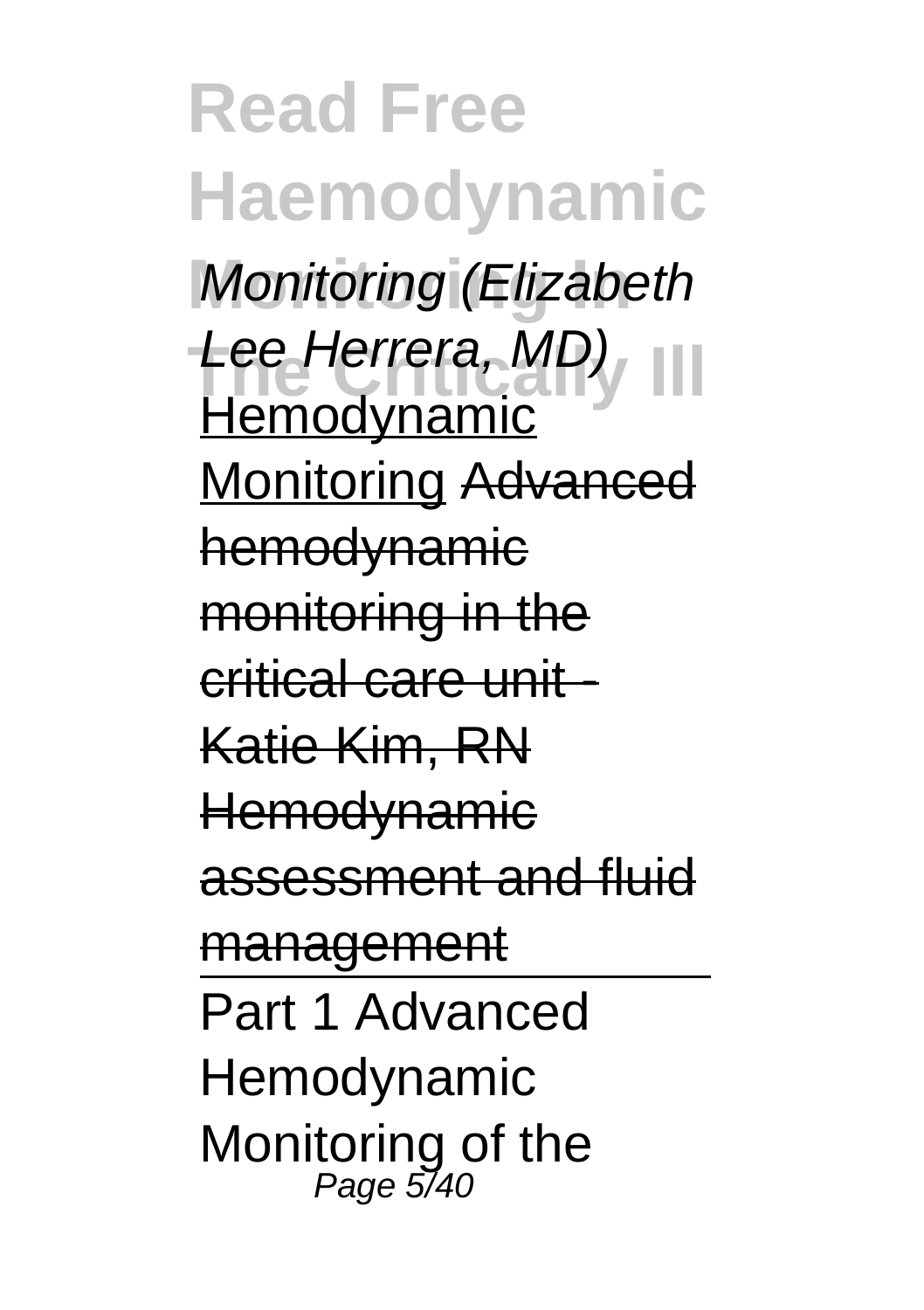**Read Free Haemodynamic Critically III Child** <del>Hemodynamic</del><br>Monitoring Workshop **Hemodynamic** I By Dr. Suresh Ramasubban I **Hemodynamic** Simulation **Hemodynamic** monitoring part 1 (Arterial line) | Dr Jayram Navade | Dr Anuja Dharmale Vasopressors Explained Clearly: Page 6/40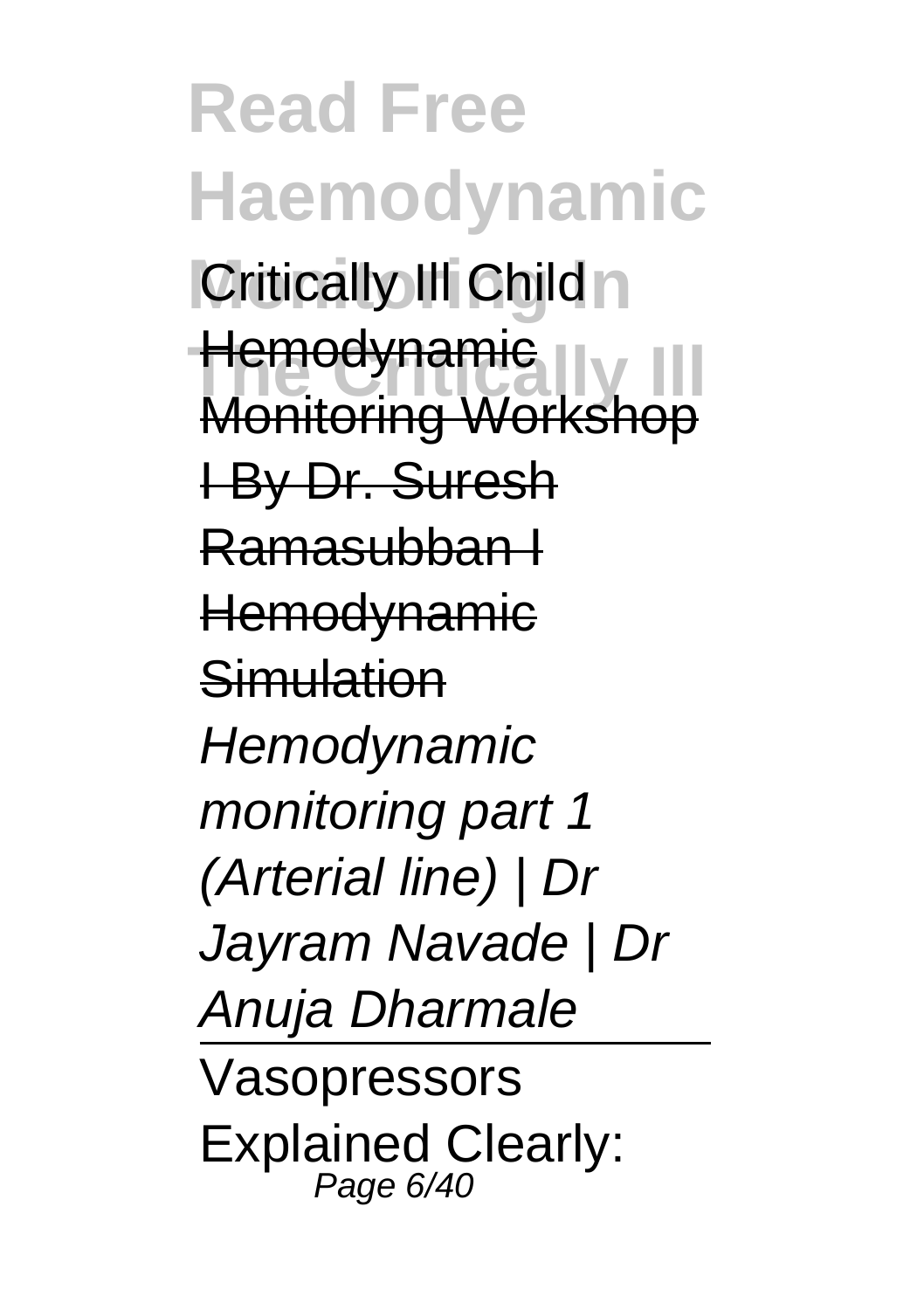**Read Free Haemodynamic Norepinephrine, In** Epinephrine<sub>cally</sub> III Vasopressin, Dobutamine... Right Heart **Catheterization** Waveform Interpretation -- BAVLS Preload and Afterload Animation (What do they mean? How to measure) Haemodynamics Part<br>Page 7/40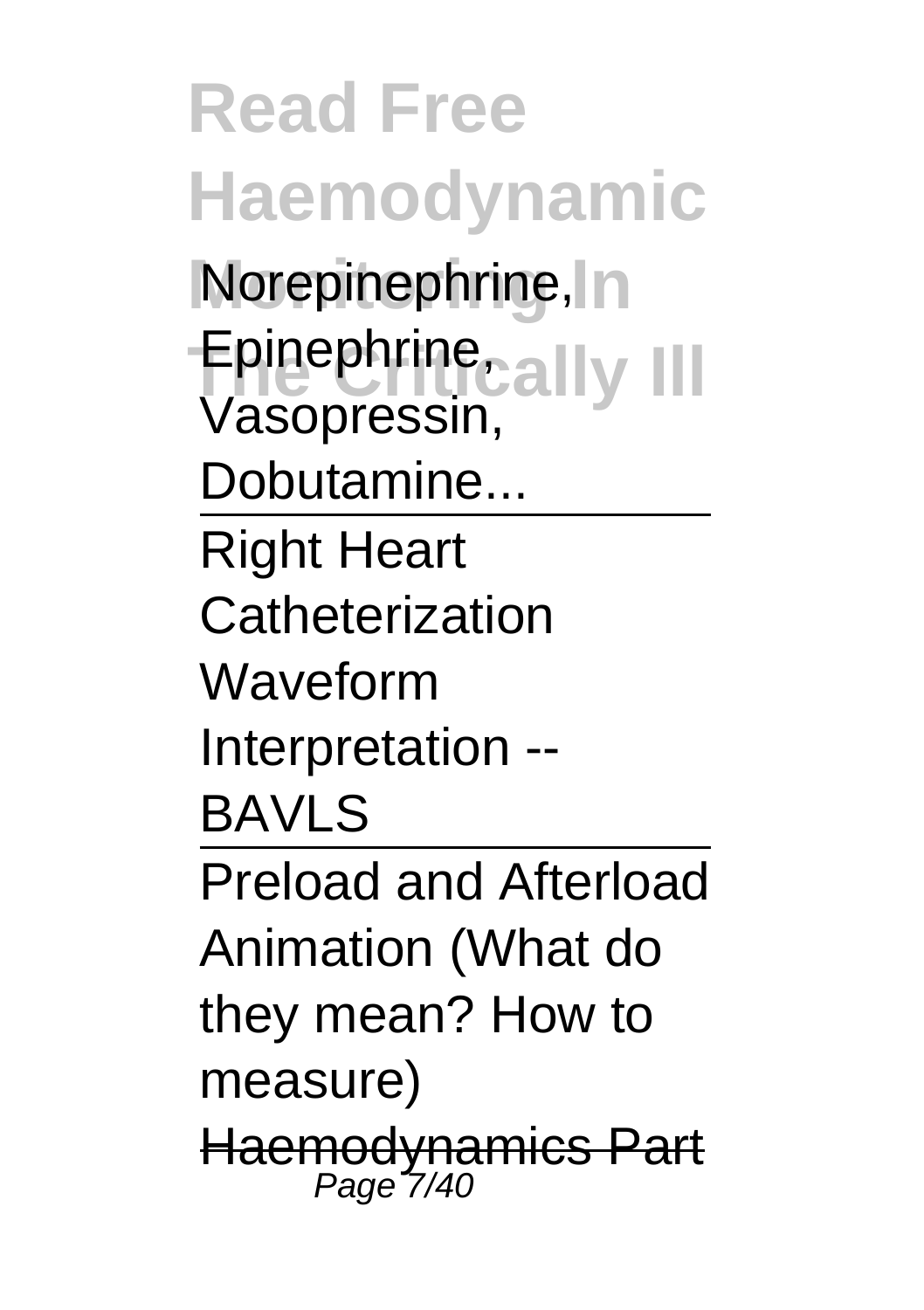**Read Free Haemodynamic 6: Arterial Line In Hemodynamic**<br>Monitoring part 2 CVP **Hemodynamic** and Arterial Line Waveform **Interpretation** HEMODYNAMIC BASICS FOR ABIM USMLE BY NIK NIKAM MD **Schneid Guide to Cardiovascular Pressures with Right Heart** Page 8/40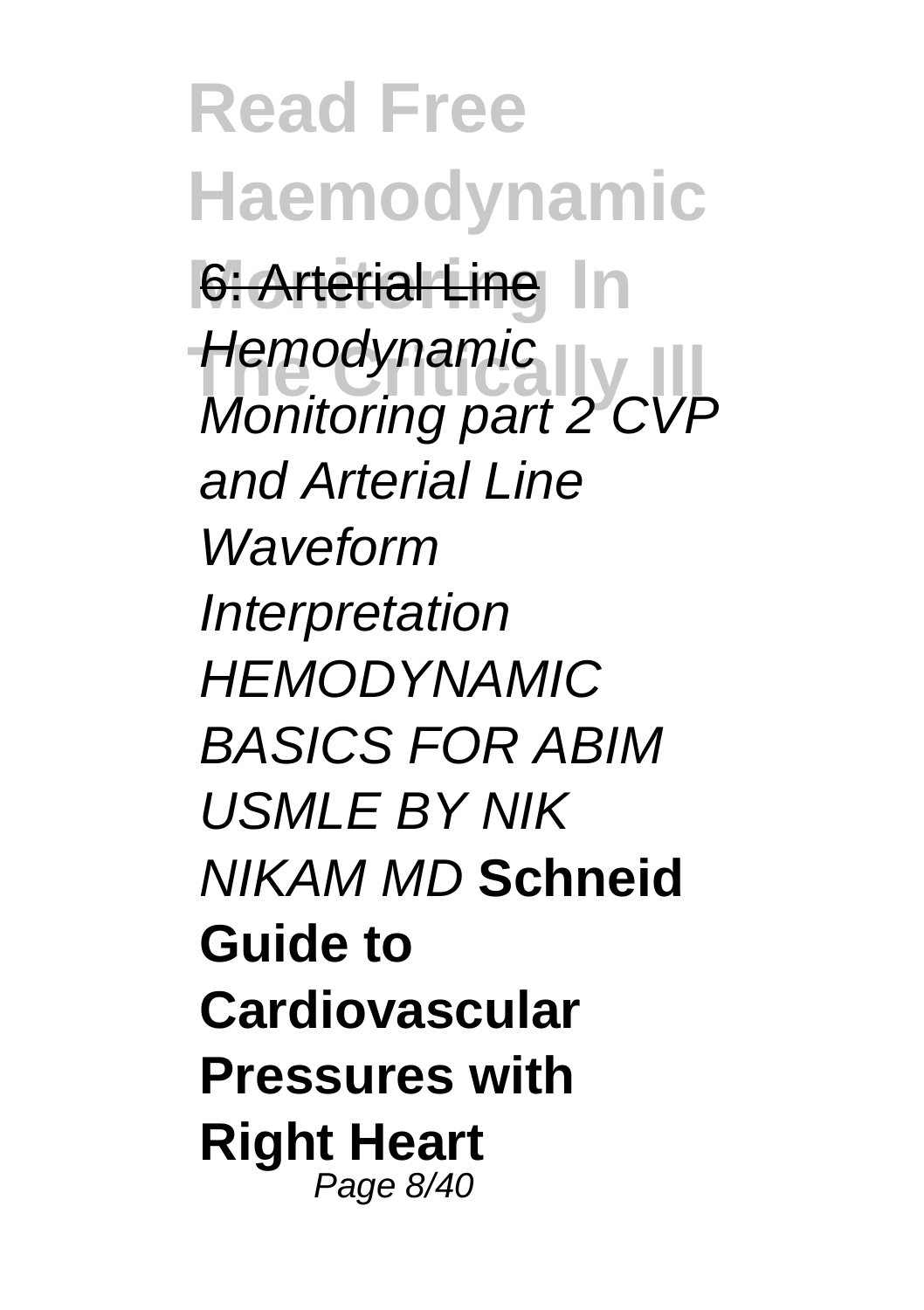**Read Free Haemodynamic Catheterization and Physical Exam**<br>
Versed manual VIII **Hemodynamic Principles** hemodynamic monitoring **Non-Invasive Monitoring | Hemodynamics (Part 4)** Hemodynamic Monitoring for the Critically Ill: Dr. Richard Savel Part 2 Page 9/40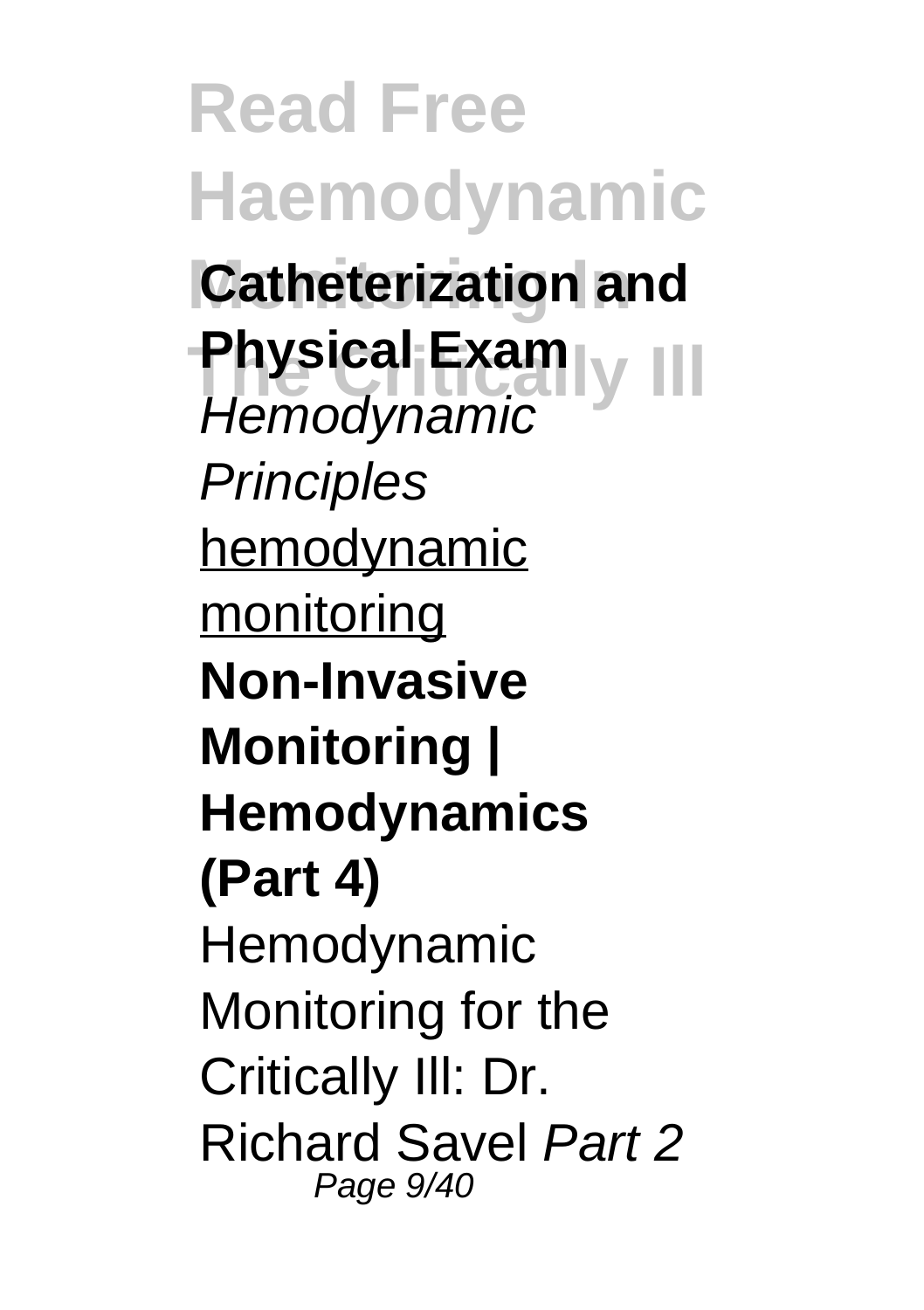**Read Free Haemodynamic** Advanced ing In **The Critical Section**  $\prod$ Monitoring of the Critically Ill Child Cardiac Output | Hemodynamics (Part 3) PiCCO: Hypovolaemia - How to interpret hemodynamic preload parameters of ICU patients HEMODYNAMIC MONITORING IN Page 10/40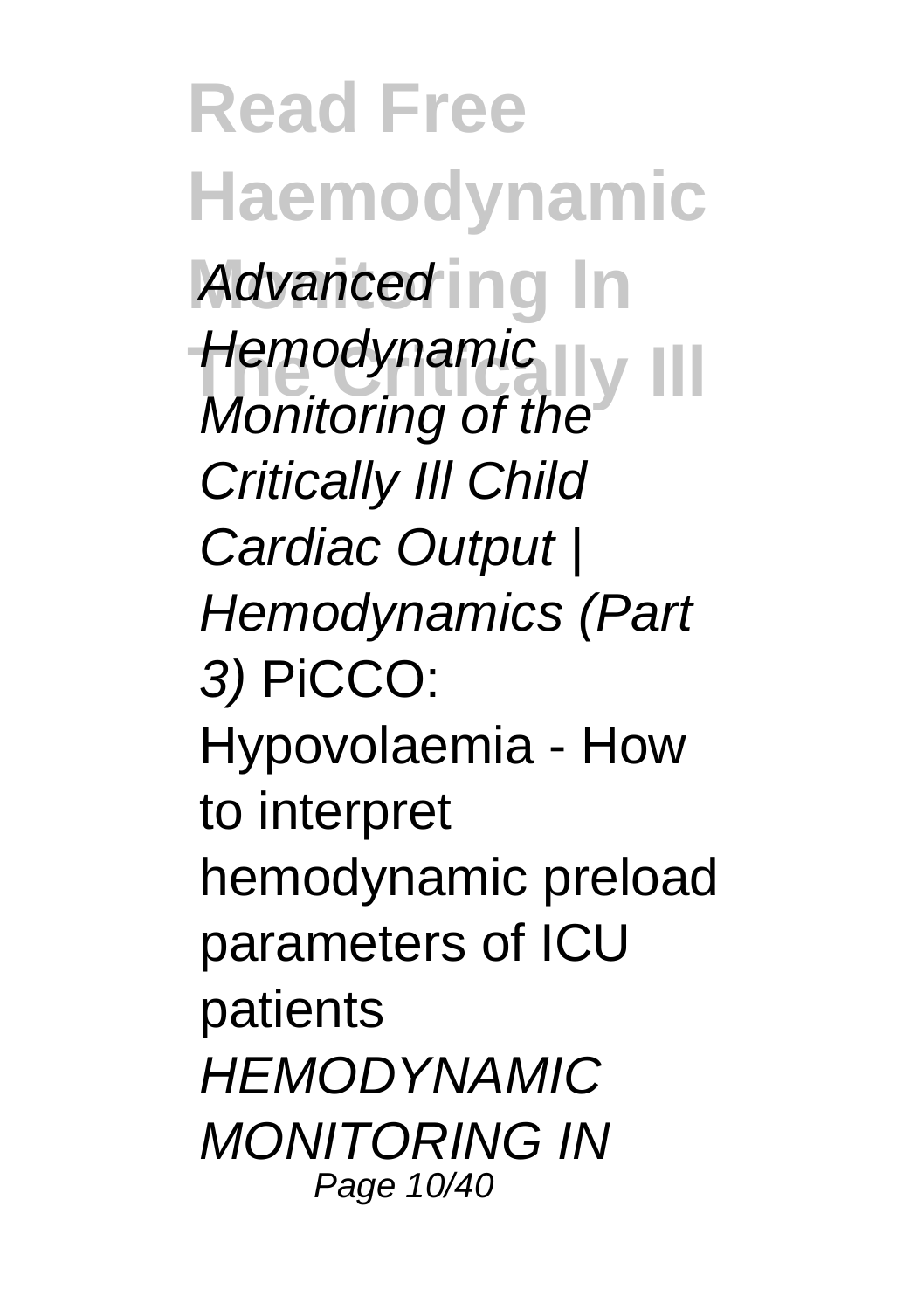**Read Free Haemodynamic THE CRITICALLY ILL Hemodynamic**<br>monitoring part 2 (PA **Hemodynamic** Catheter) | Dr Jayram Navade | Dr Anuja Dharmale **Haemodynamic** Monitoring In The **Critically** Indications for hemodynamic monitoring. All patients admitted to the ICU should be Page 11/40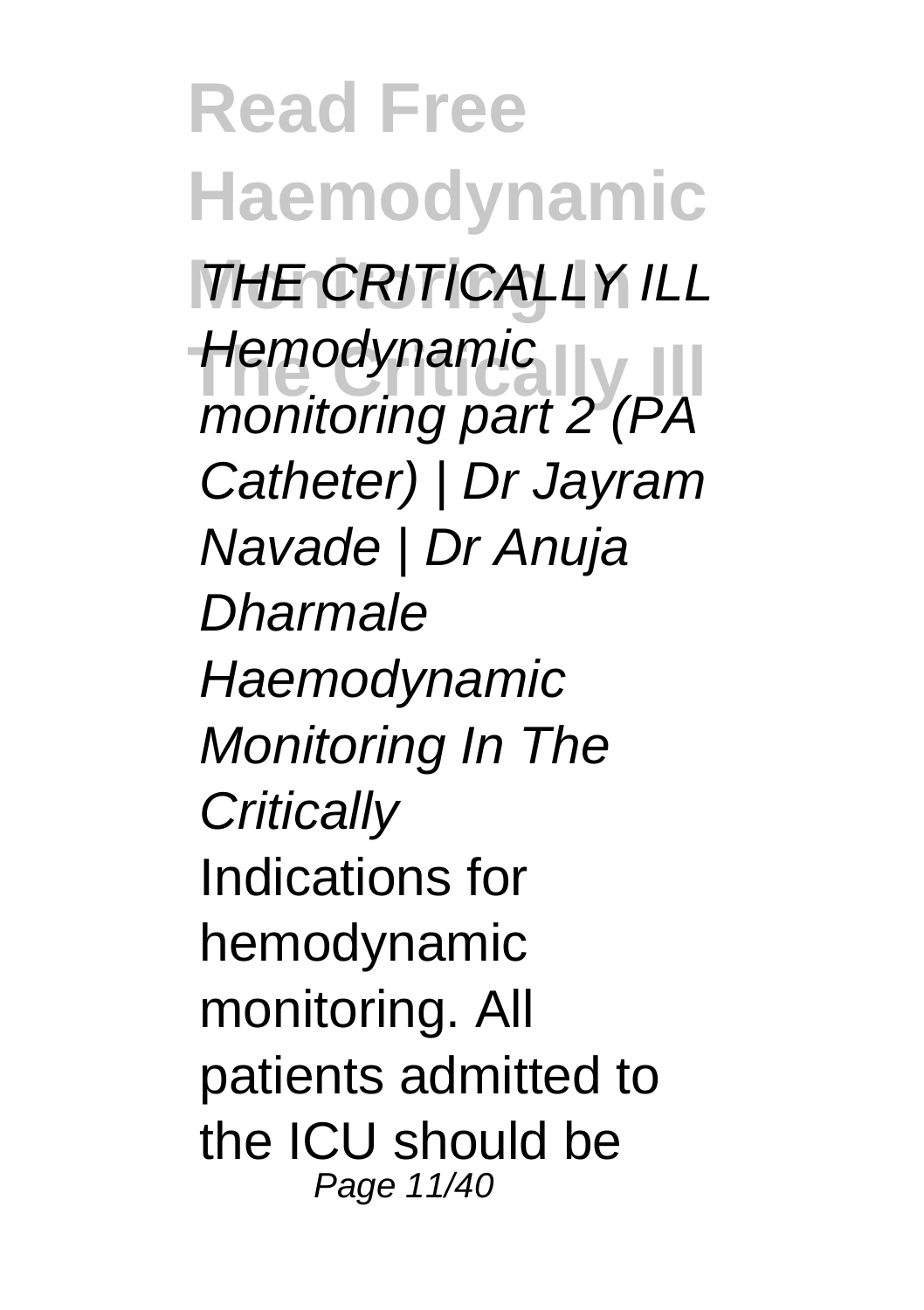**Read Free Haemodynamic** monitored, but the degree of monitoring can vary. Hemodynamically stable patients require maybe nothing more than continuous electrocardiographic (ECG) monitoring, regular non-invasive blood pressure measurement, and peripheral pulse oximetry (peripheral Page 12/40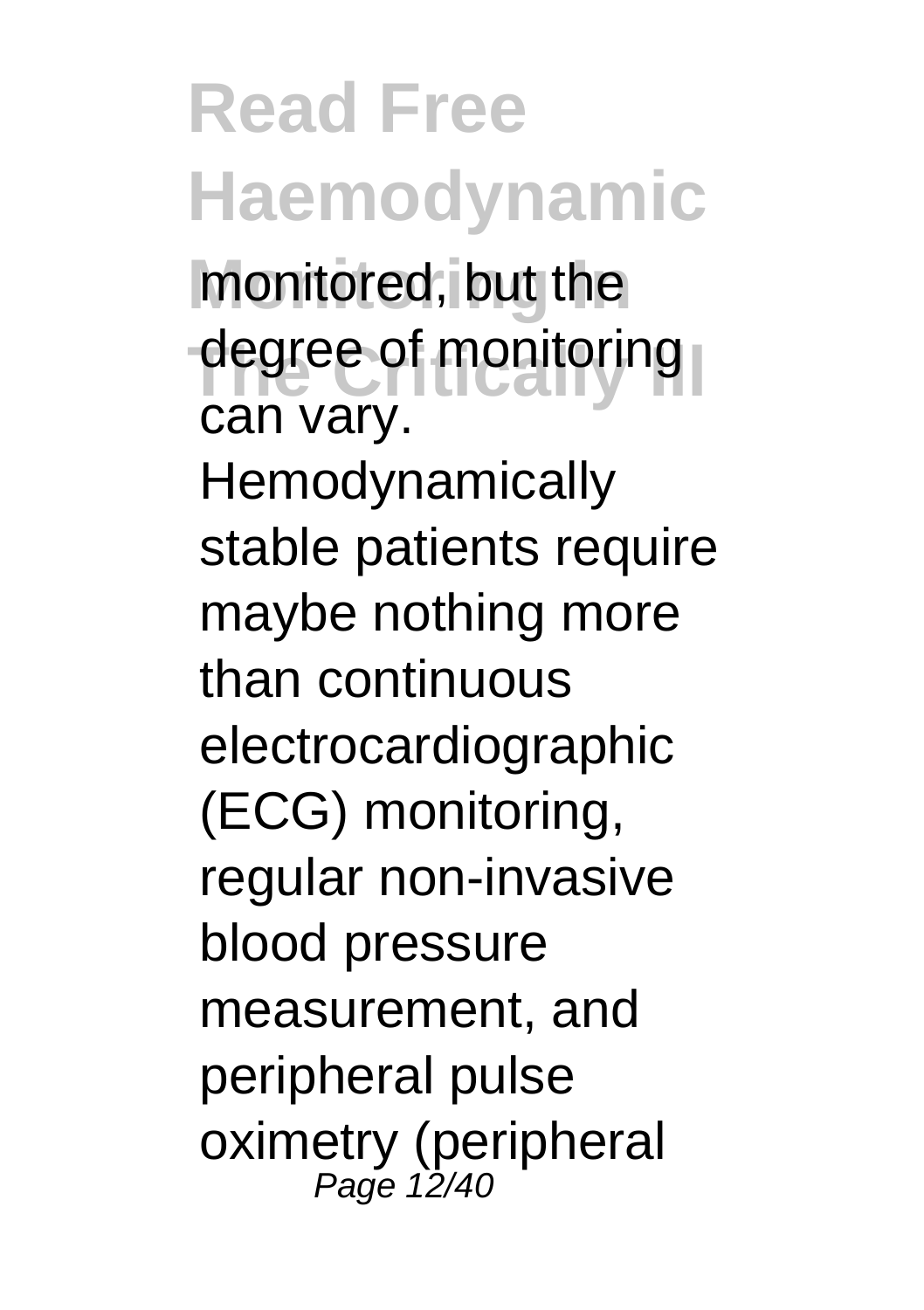**Read Free Haemodynamic** oxygen saturation or **The Unitically III** 

**Hemodynamic** monitoring in the critically ill: an overview ... The monitoring modalities range from clinical assessment to invasive monitoring of cardiac output and mixed venous oxygen saturation. Common Page 13/40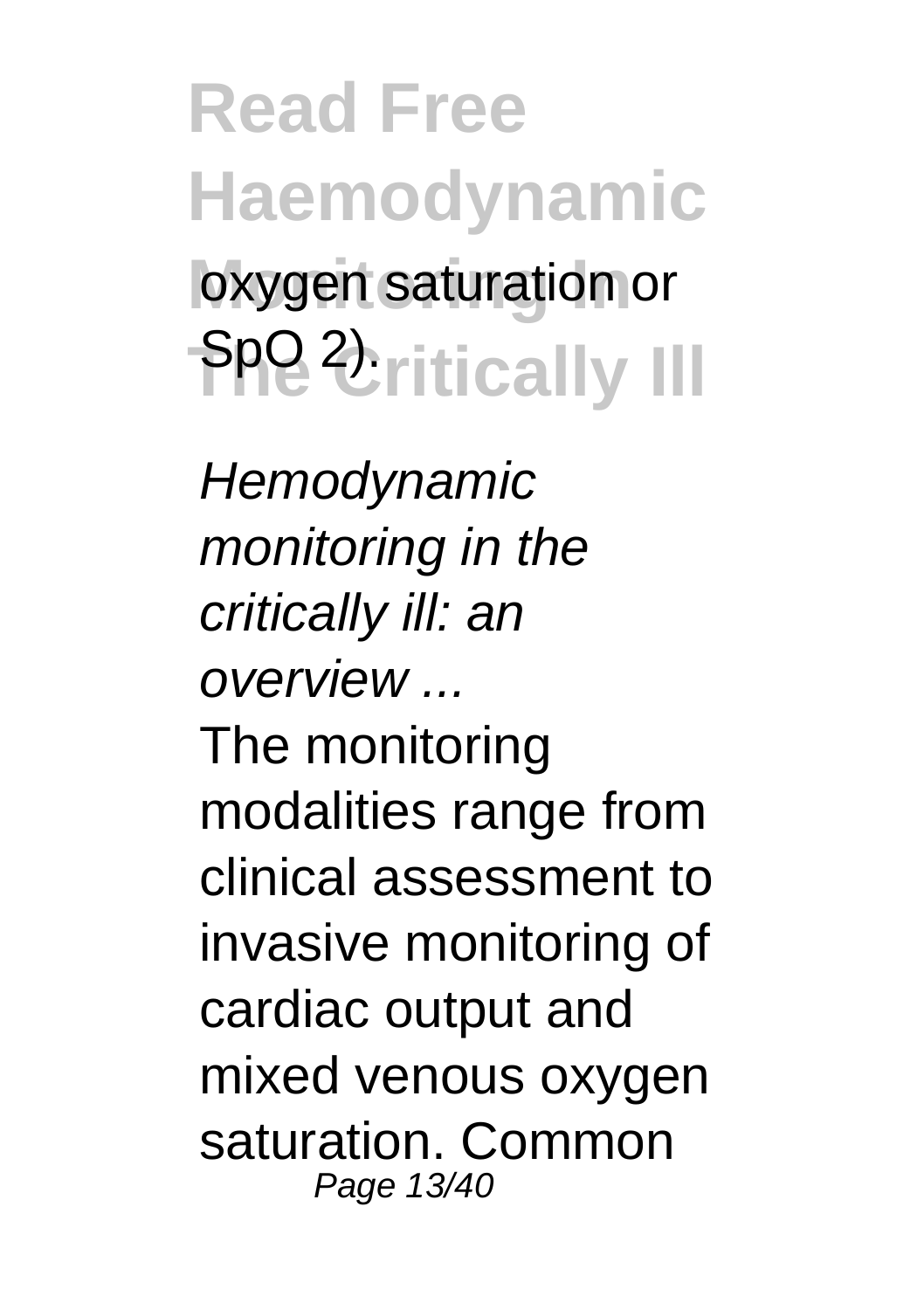**Read Free Haemodynamic** problems and pitfalls with each modality<br>
are discussed in the are discussed in the relevant sections.

**Haemodynamic** monitoring in critically ill patients Buy Hemodynamic Monitoring Using Echocardiography in the Critically Ill 2011 by de Backer, Daniel, Cholley, Bernard P., Page 14/40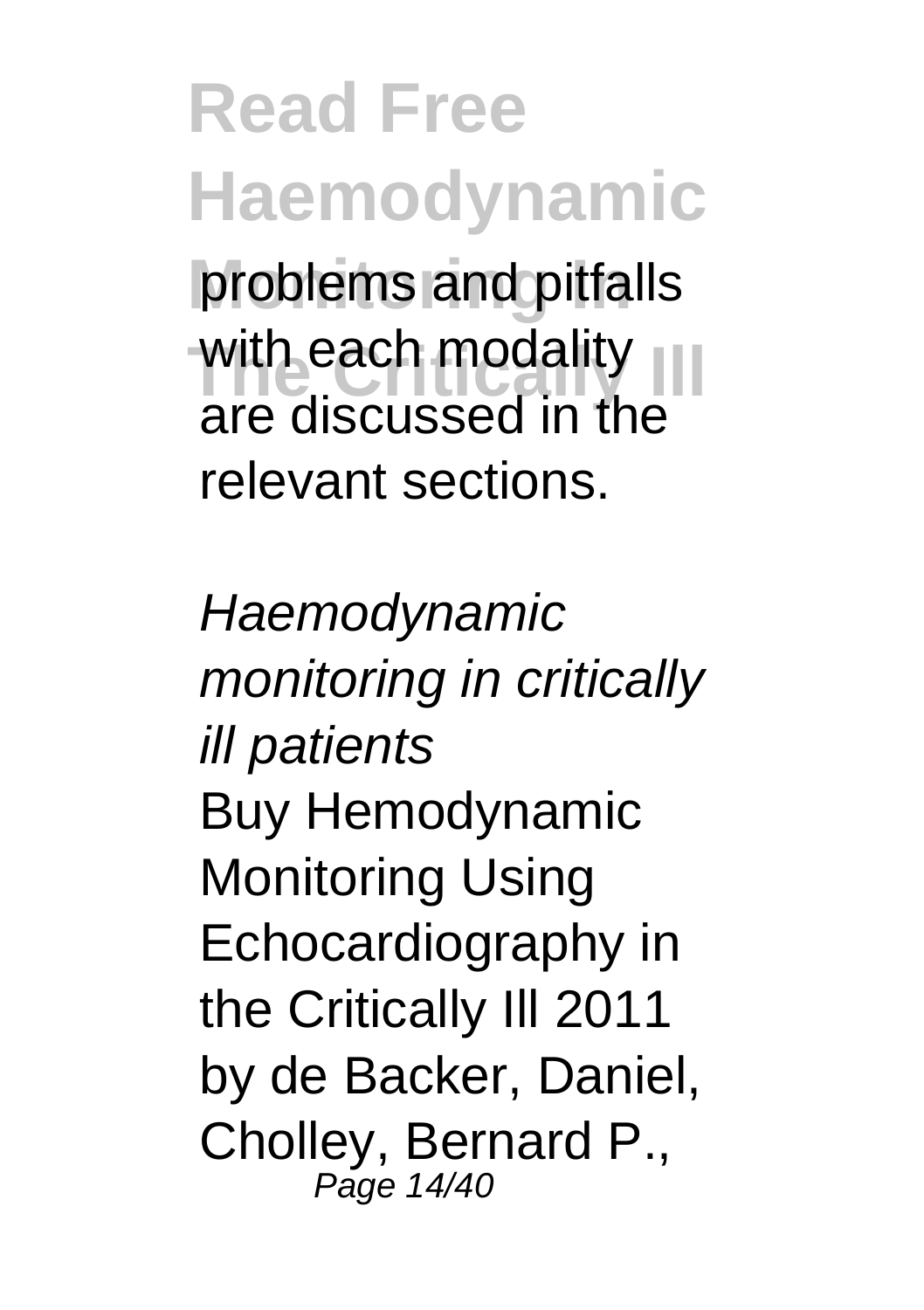**Read Free Haemodynamic Slama, Michel, In** Vieillard-Baron, v III Antoine, Vignon, Philippe (ISBN: 9783540879541) from Amazon's Book Store. Everyday low prices and free delivery on eligible orders.

**Hemodynamic** Monitoring Using Echocardiography in the  $\ldots$ Page 15/40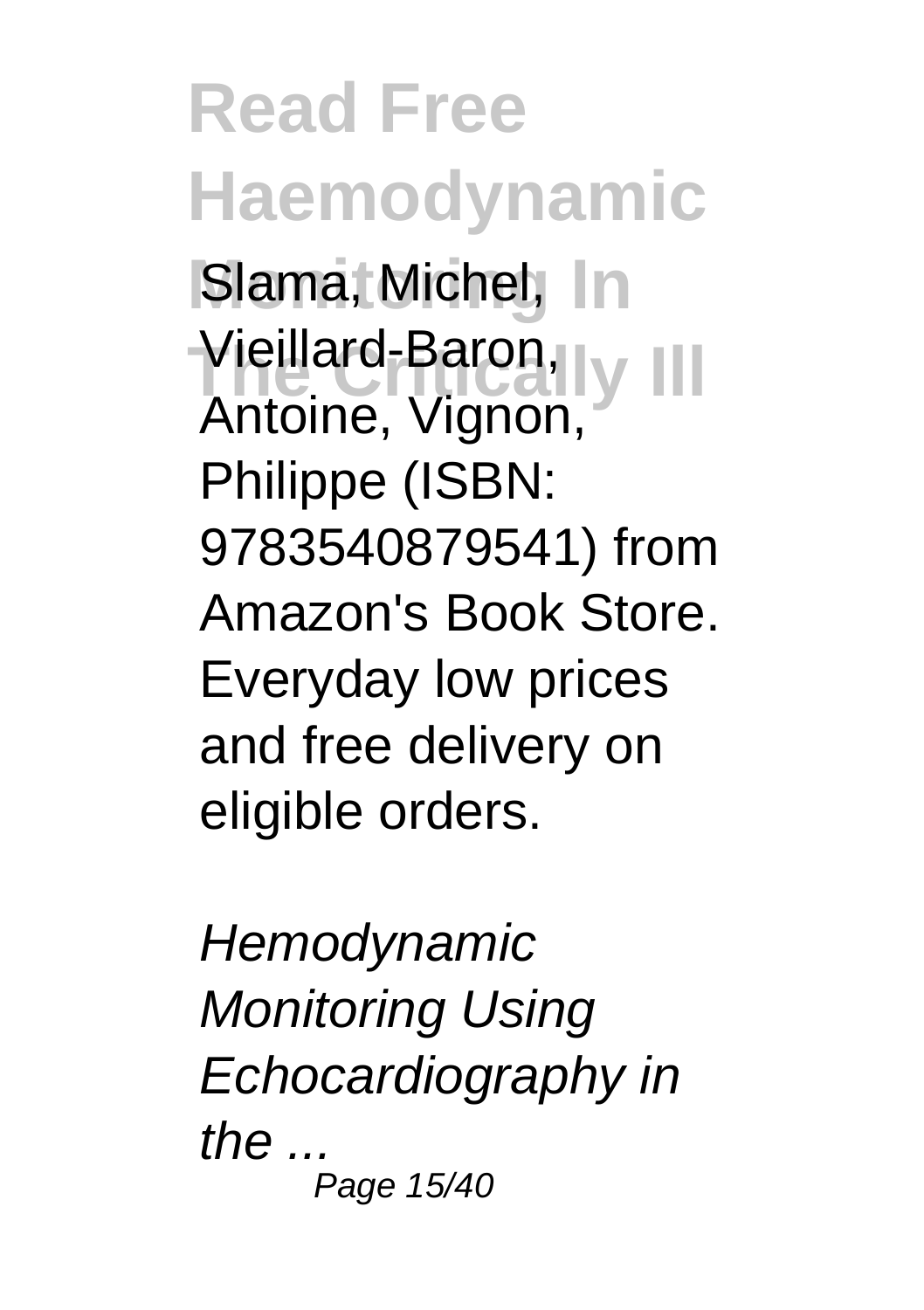**Read Free Haemodynamic** Haemodynamic In **Monitoring in Critical** COVID-19 Patients: One Constant in a Changing Picture. In times to come, COVID-19 may well have proved to be an invaluable, however unwelcome, source of therapeutic certainty. Today's scenario is one of unprecedented demand and often Page 16/40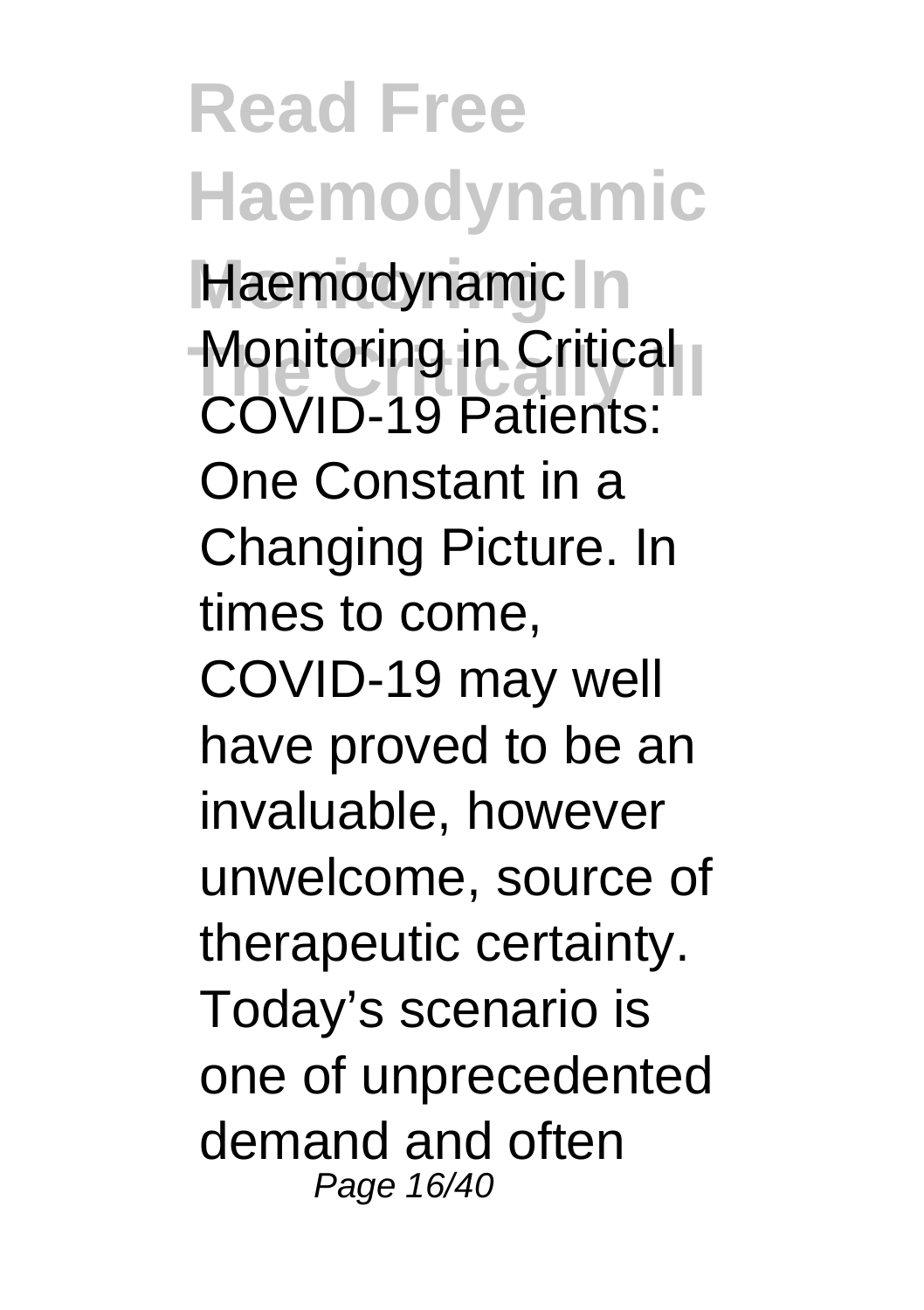**Read Free Haemodynamic** trial-and-errorg In **Pioneering.**<br> **ically** III

**Haemodynamic** Monitoring in Critical COVID-19 Patients: One ... Hemodynamic monitoring (HDM) which is a key component in the effective management of the critically ill patient presenting to Page 17/40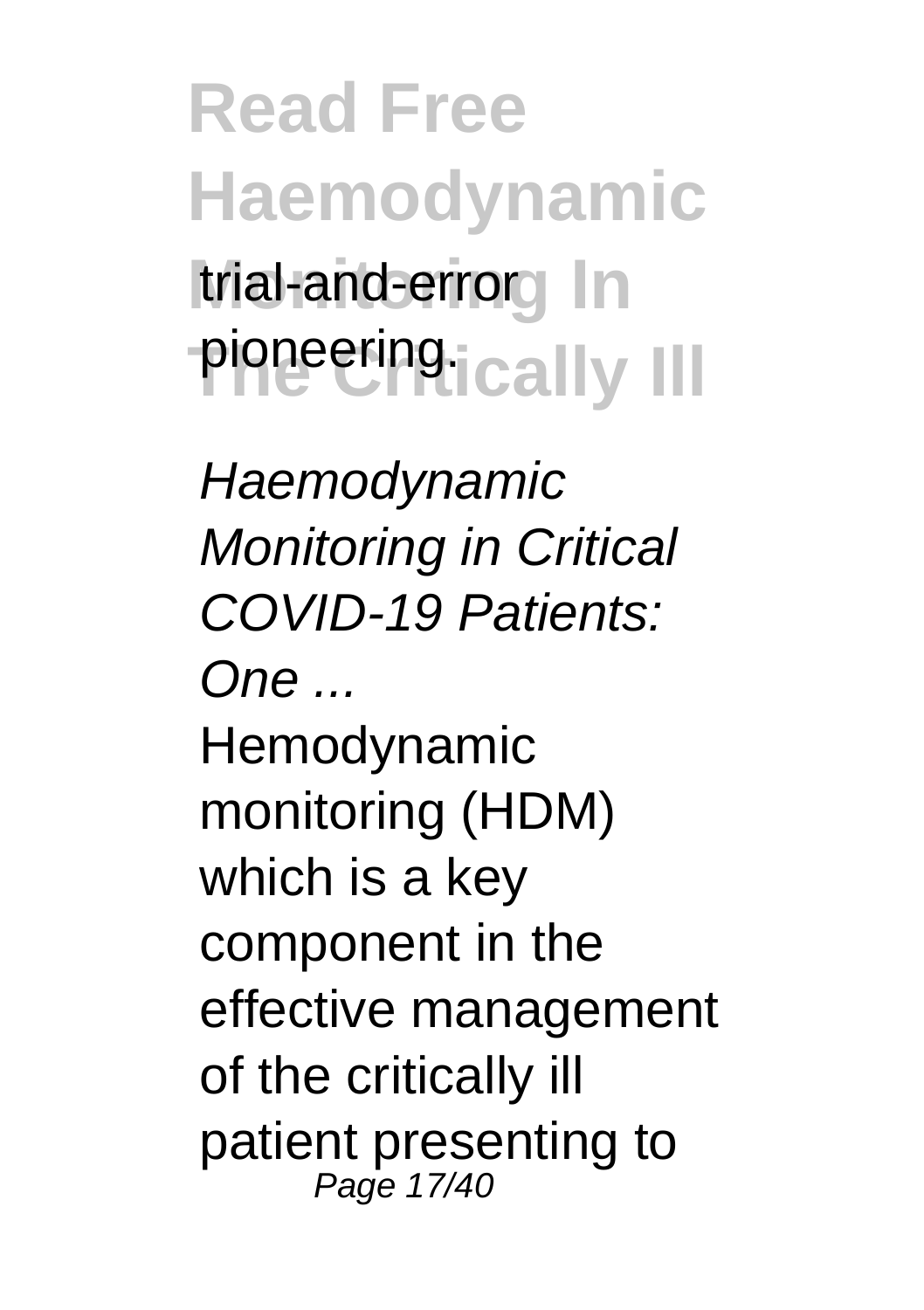**Read Free Haemodynamic** the ED, is primarily **The Concerned with Ly III** assessing the performance of the ...

(PDF) Haemodynamic Monitoring Using Echocardiography in

... haemodynamic monitoring in the critically ill Sep 17, 2020 Posted By Dr. Seuss Media Page 18/40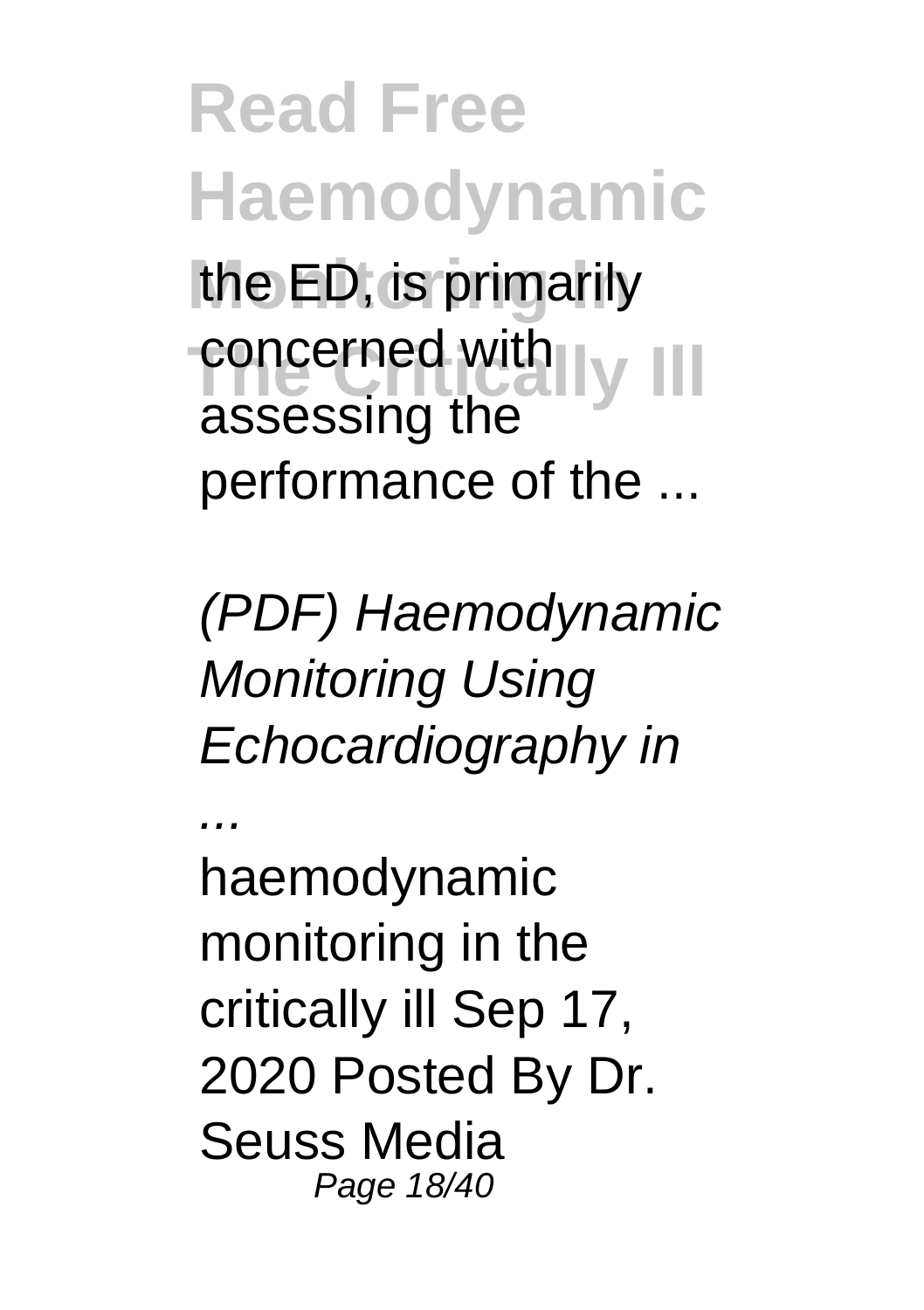**Read Free Haemodynamic Publishing TEXT ID** 845455a1 Online PDF Ebook Epub Library clinical assessment and routine bedside monitoring echocardiography can be used for both the diagnosis and the management hemodynamic monitoring using

**Haemodynamic** Page 19/40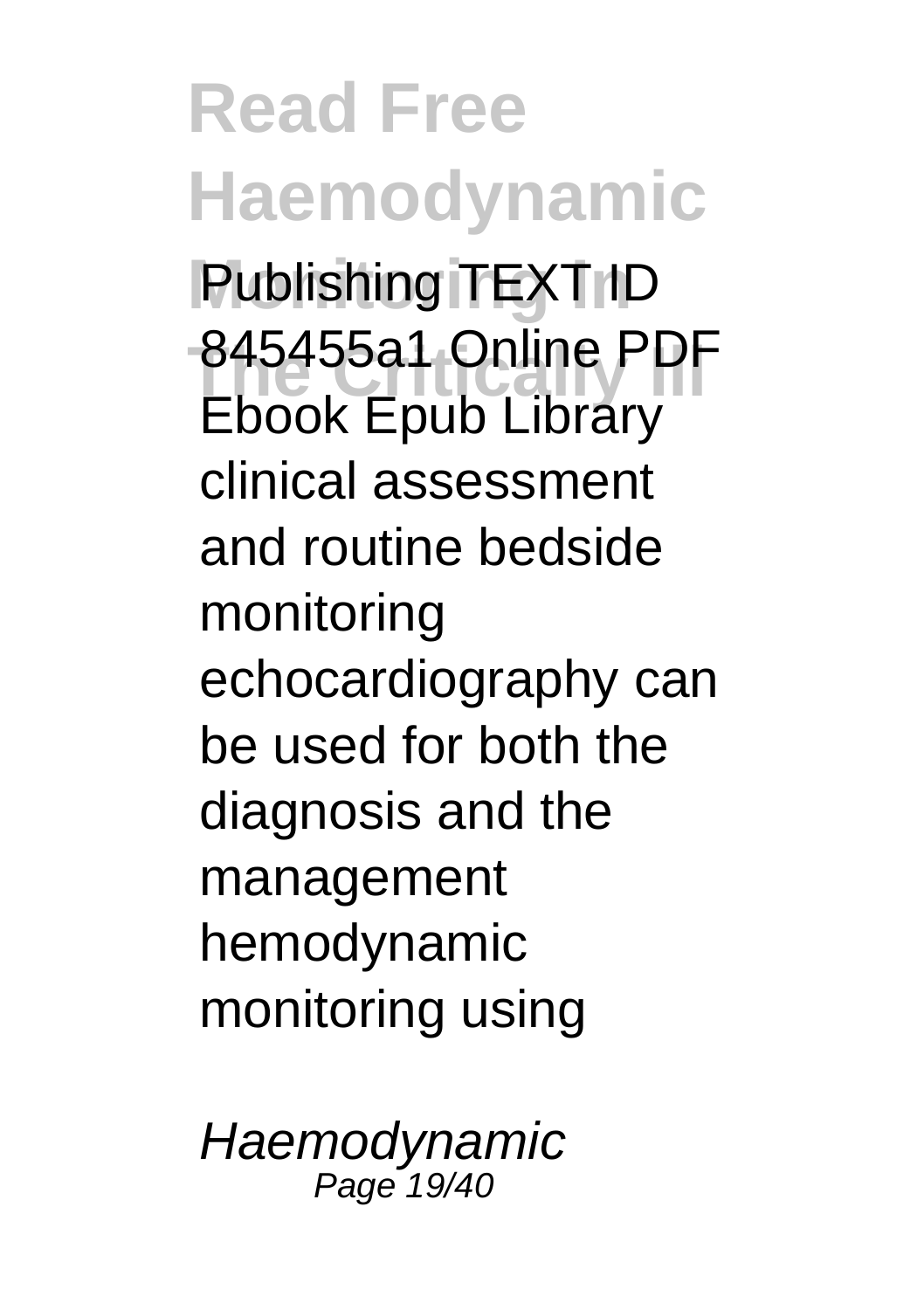**Read Free Haemodynamic Monitoring In** Monitoring In The *Critically III* [EPUB] monitoring in critically ill patients haemodynamic monitoring using echocardiography in the critically ill a reviewpdf the spectrum of hemodynamic monitoring ranges from simple clinical assessment and Page 20/40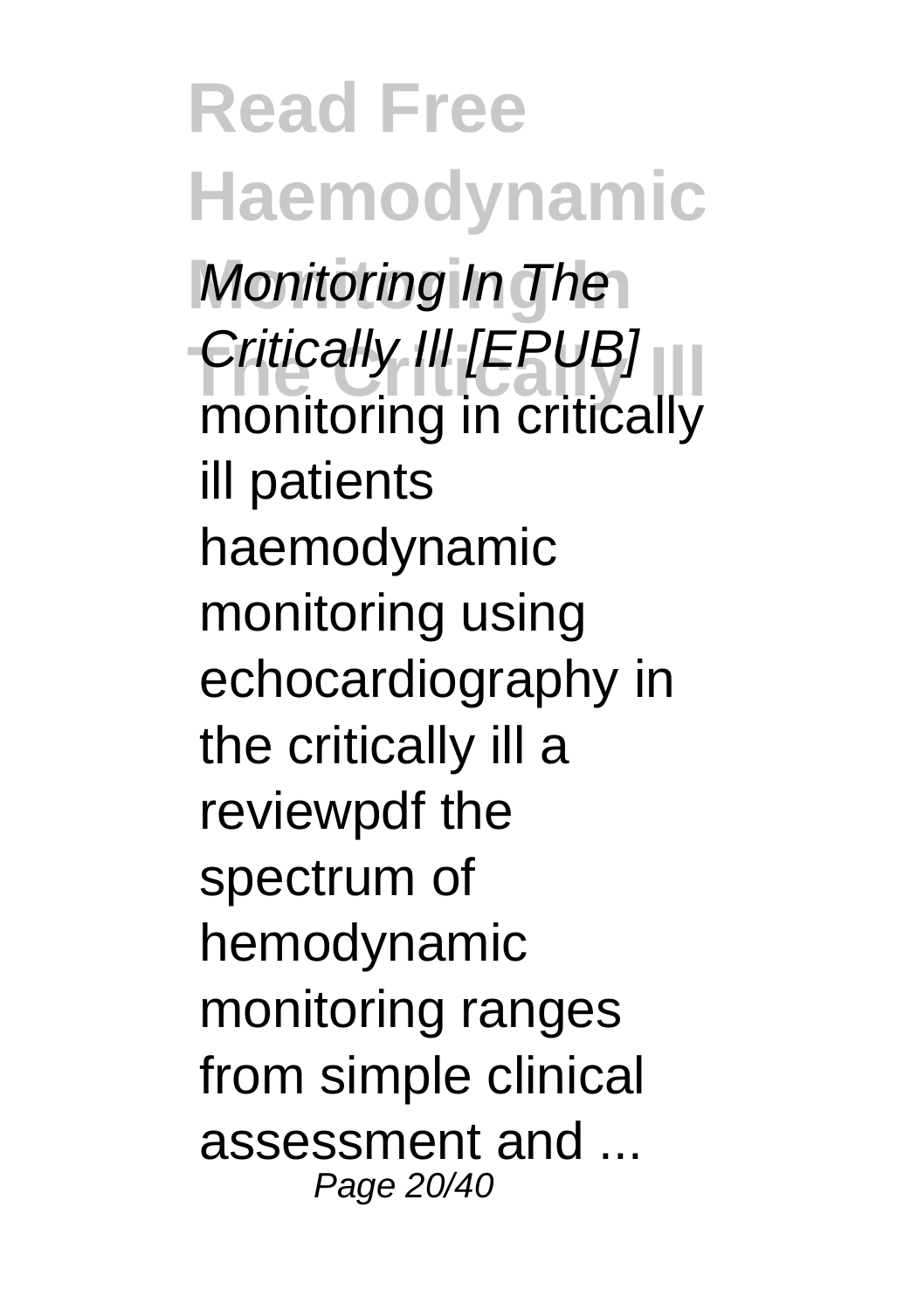**Read Free Haemodynamic invasivering** In nemodynamic<br>monitoring in critically hemodynamic ill patients intensive care med 2016 sep4291350 9 doi

**Hemodynamic** Monitoring Using Echocardiography In  $The$ Less invasive hemodynamic monitoring in critically Page 21/40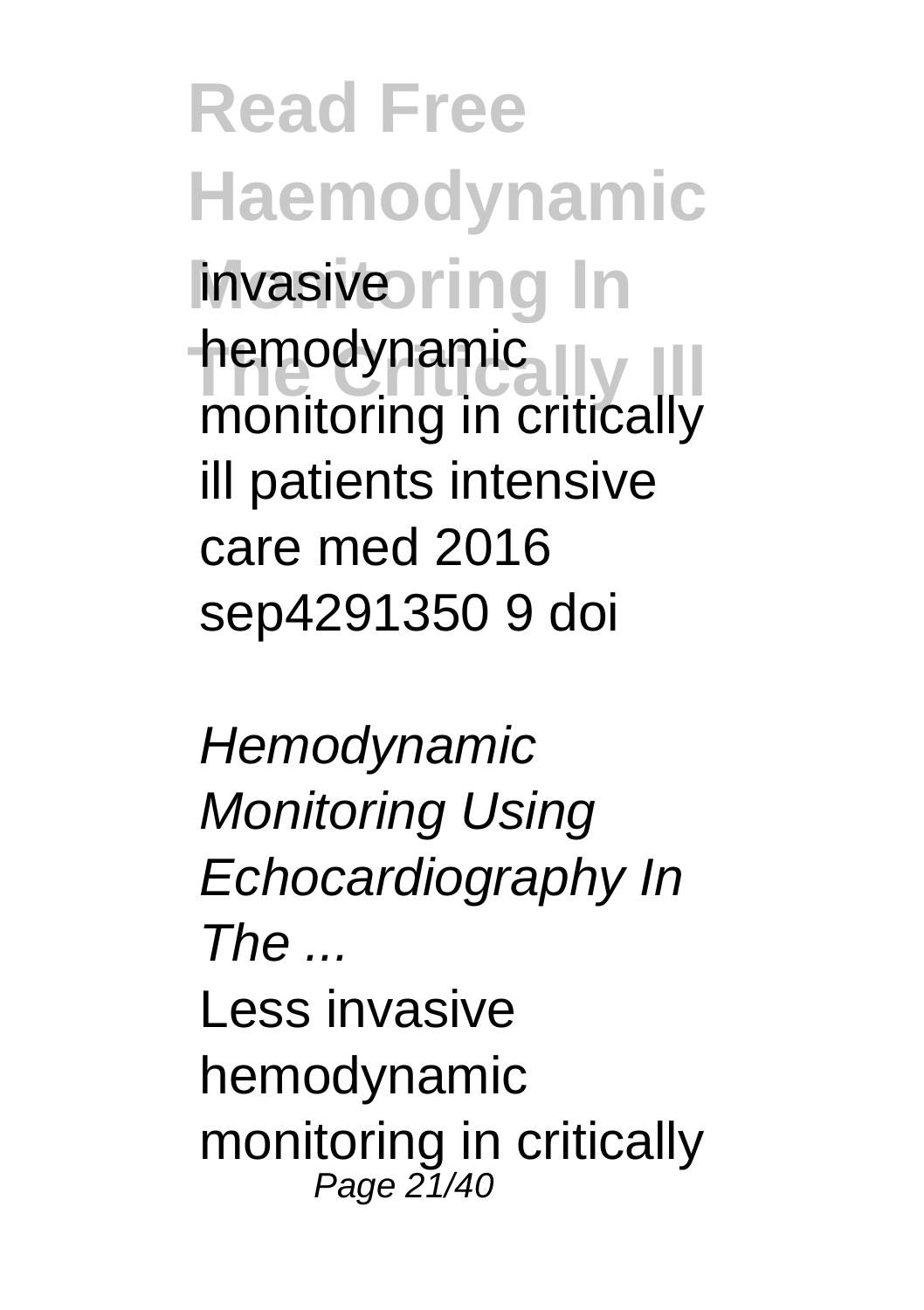**Read Free Haemodynamic** ill patients. Over the last decade, the way to monitor hemodynamics at the bedside has evolved considerably in the intensive care unit as well as in the operating room.

Less invasive hemodynamic monitoring in critically  $ill$  ... Page 22/40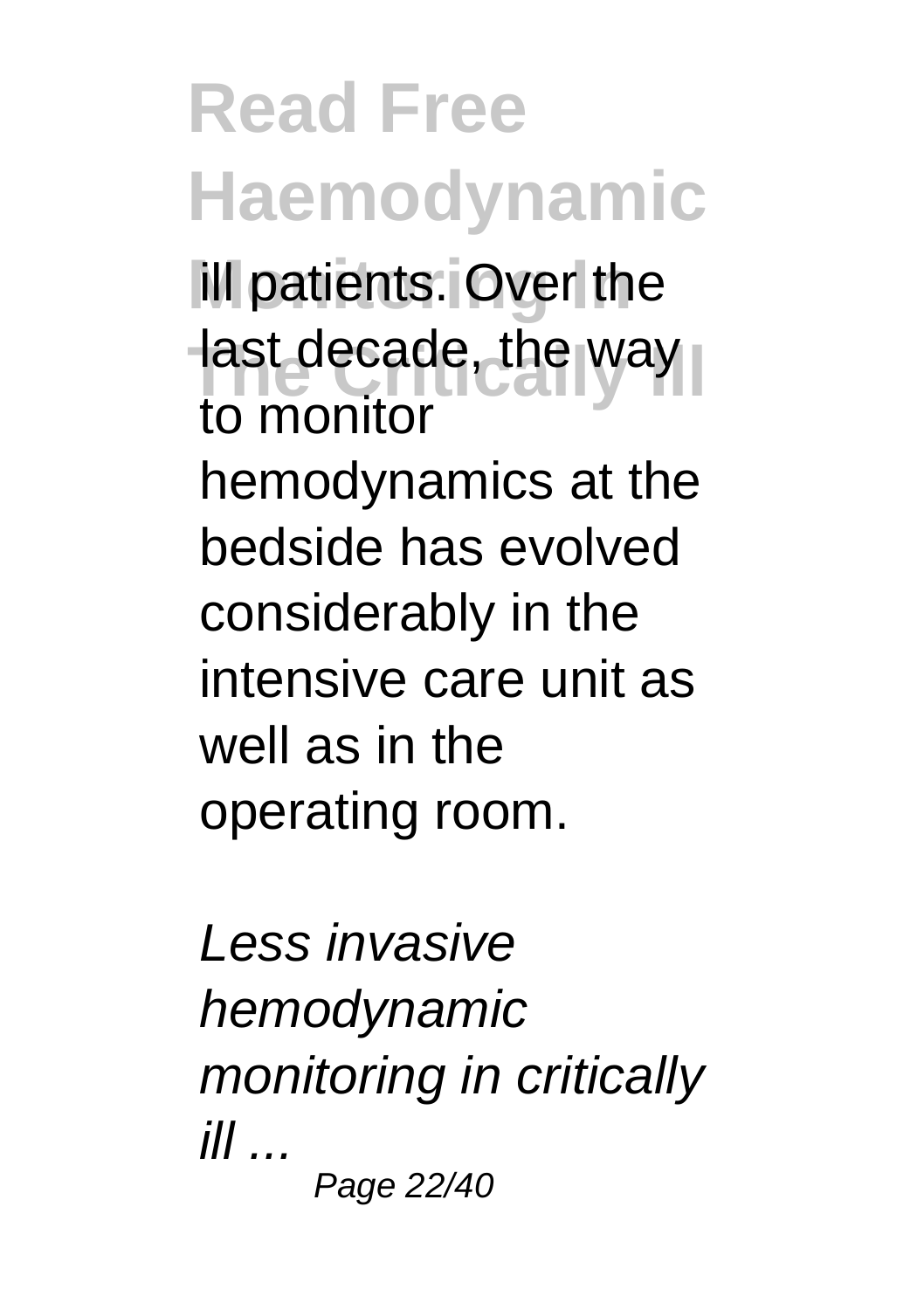**Read Free Haemodynamic** In 'Hemodynamic<sub>1</sub> monitoring in the v III ECMO patient,' Krishnan and Schmidt (pp. 285–291) discuss haemodynamic monitoring in this selected group, guiding us through what can be, and what cannot be used. What the physician actually does with the information after Page 23/40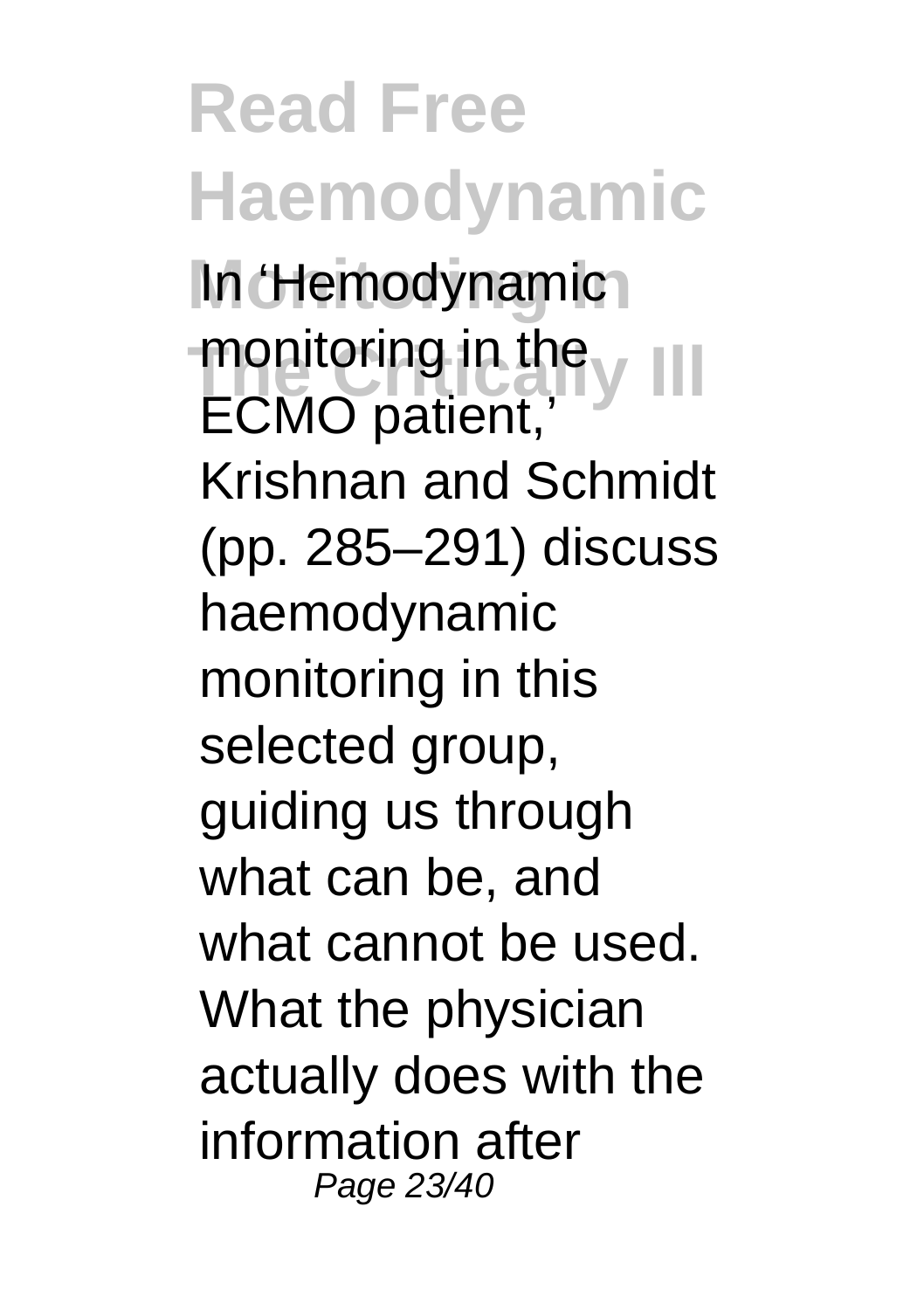## **Read Free Haemodynamic**

obtaining data from the chosen device or technique is a field demanding further study. This is nowhere as simple as it first appears, as physician behavior is a key factor in determining whether monitoring is beneficial for the patient.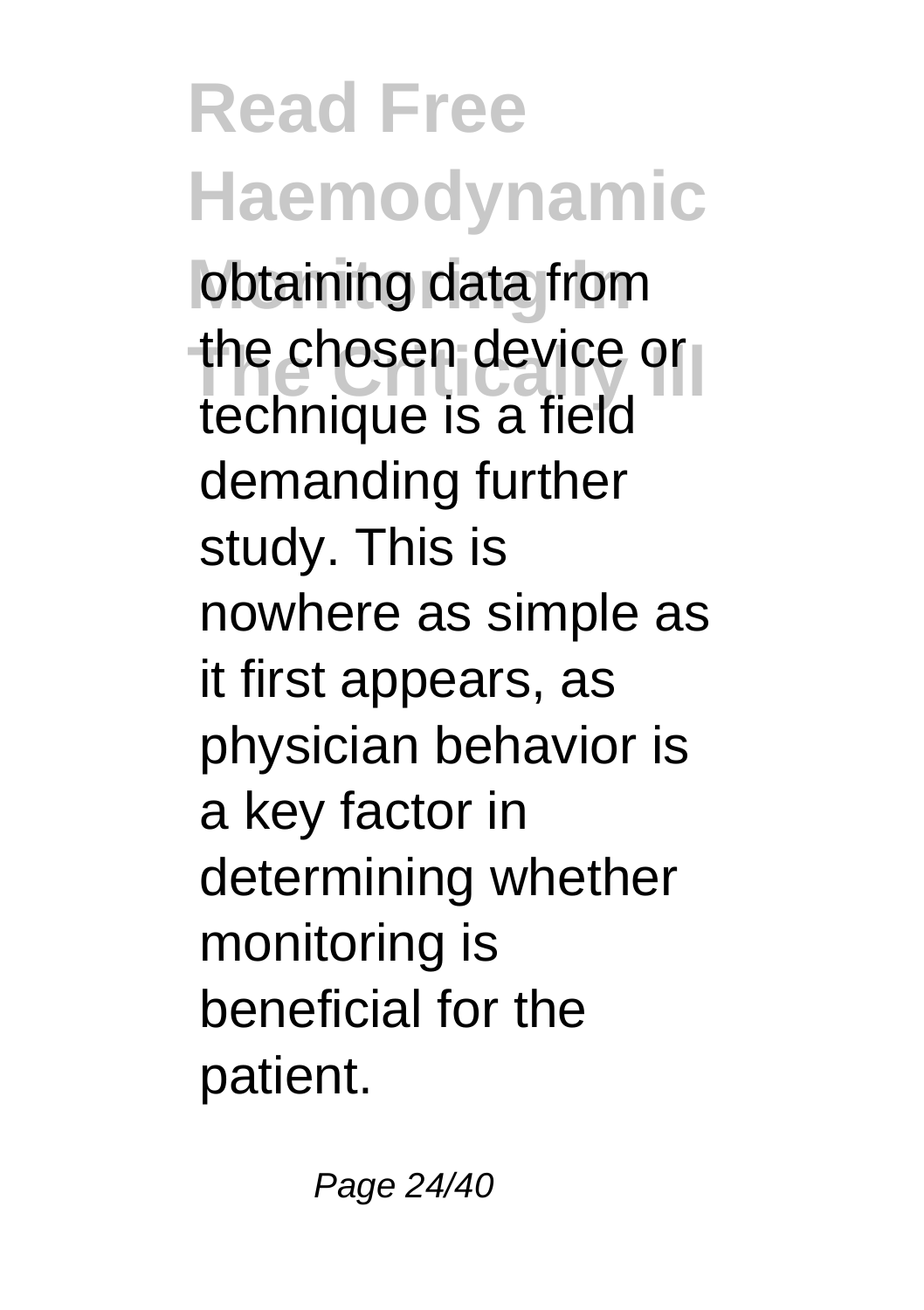**Read Free Haemodynamic Editorial:** ring In **The Critically Ill** monitoring: the why, **Haemodynamic** when, which ... Invasive haemodynamic monitoring is now ubiquitous in critical care practice. Invasive monitoring assists both in the diagnosis and assessment of response to therapy in Page 25/40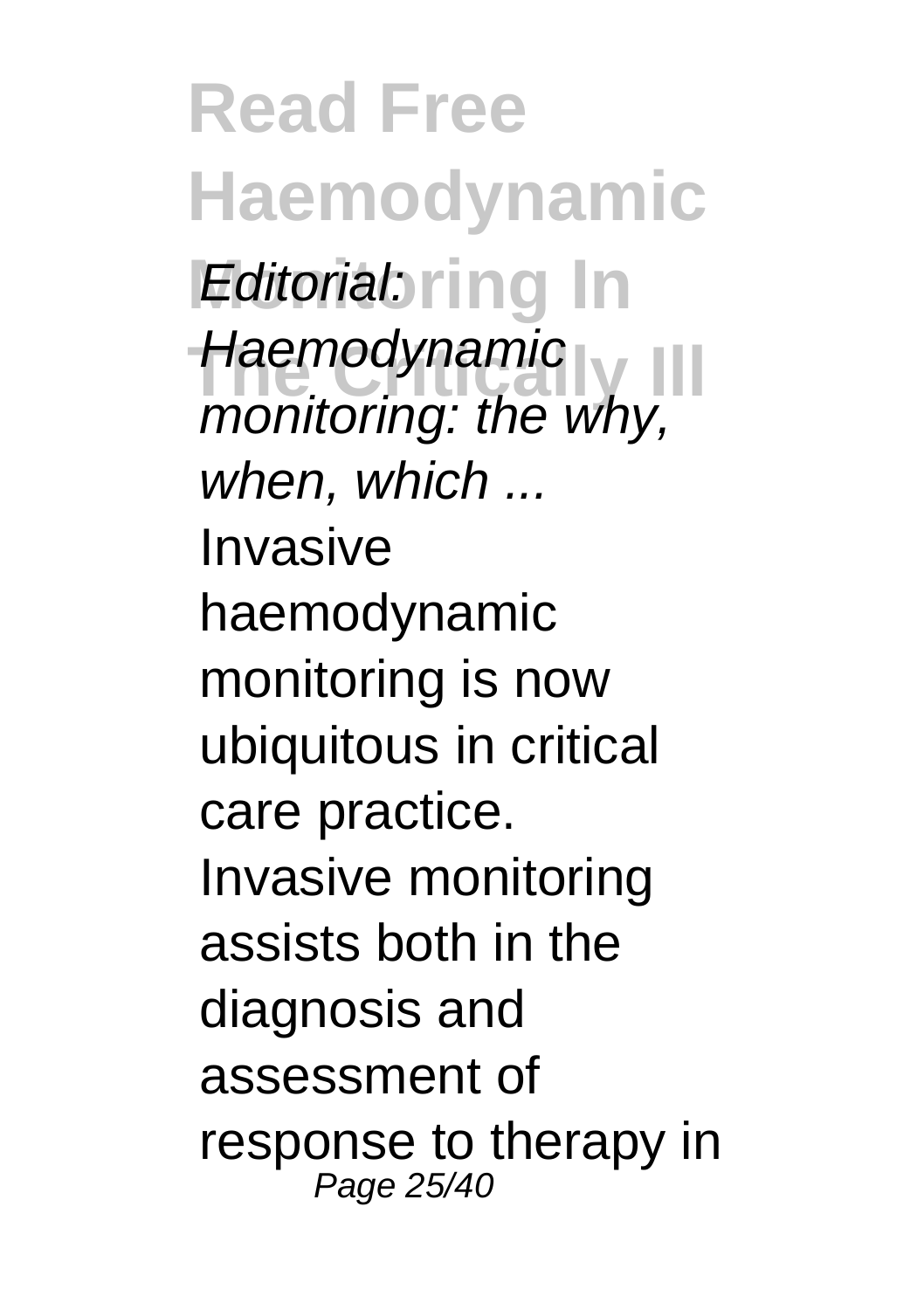**Read Free Haemodynamic** shock states and helps distinguish y III hypovolemic, cardiogenic, obstructive and distributive shock states.

**Haemodvnamic** Monitoring in the Intensive Care Unit ... for diagnosis and haemodynamic monitoring in critically Page 26/40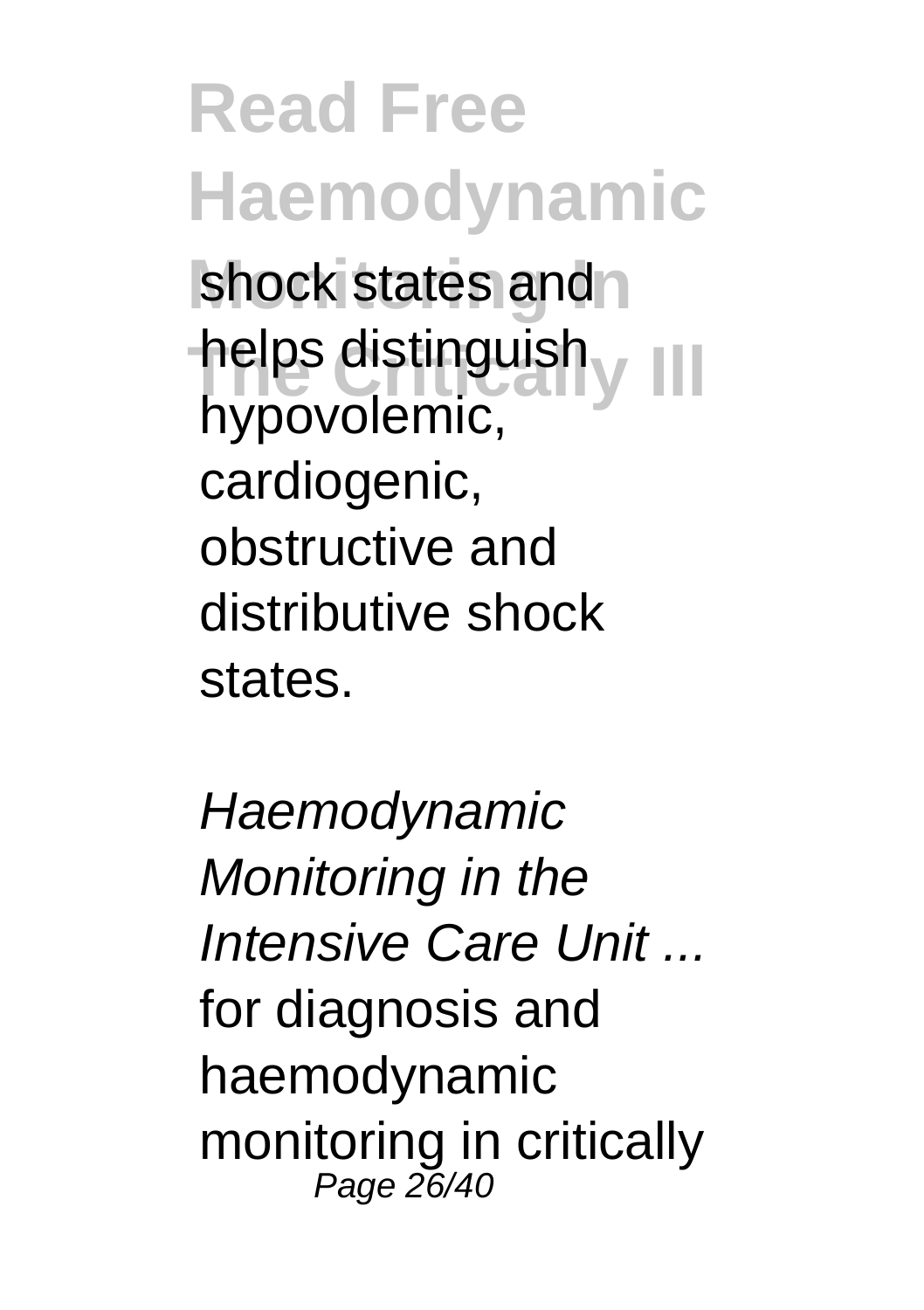## **Read Free Haemodynamic** ill patients.Indicationsf

orperformingechocard<br>
is graph inthe ICU iographyinthe ICU have expanded and it is now considered a requirement for critical care physicians to acquire competence in this mode of monitoring. Re?ecting this are the numerous competency guidelines published in recent years [1–4]. Page 27/40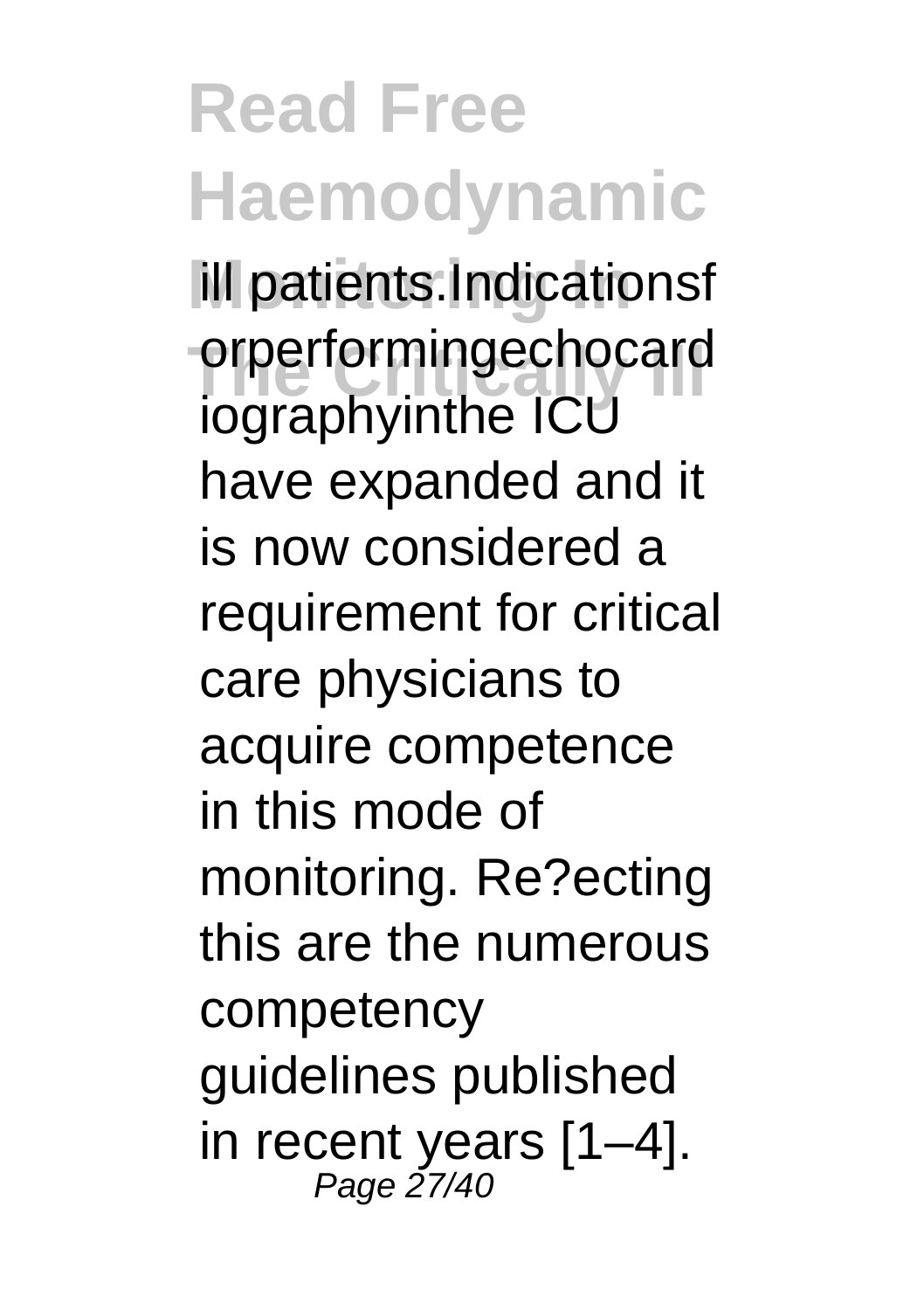**Read Free Haemodynamic Monitoring In Haemodynamic** monitoring using echocardiography in  $the$ Echocardiography is now considered an indispensable tool for diagnosis and haemodynamic monitoring in critically ill patients. Indications for performing echocardiography in Page 28/40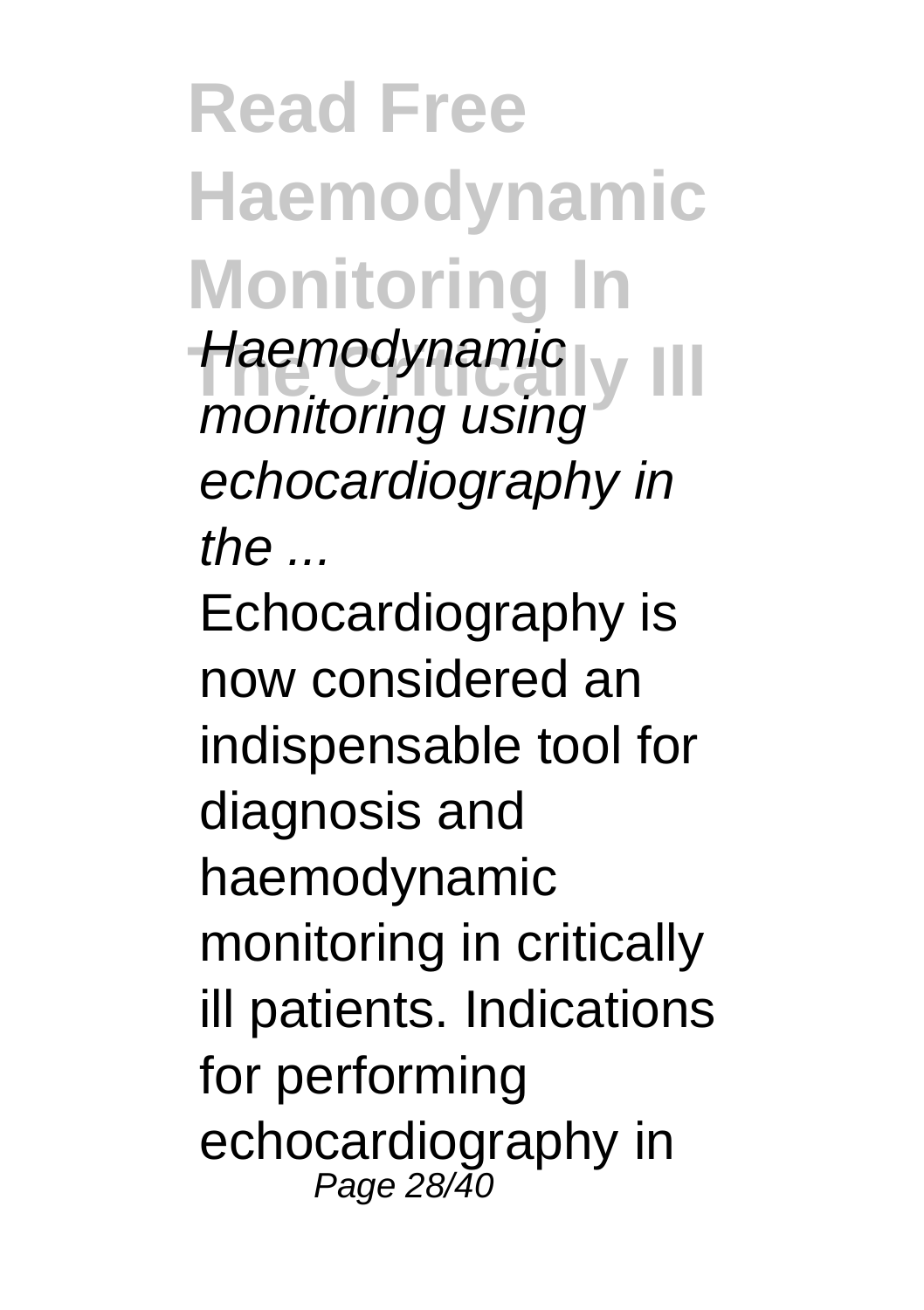**Read Free Haemodynamic** the ICU haveg In expanded and it is now considered a requirement for critical care physicians to acquire competence in this mode of monitoring.

**Haemodvnamic** Monitoring Using Echocardiography in the ... Hemodynamic Page 29/40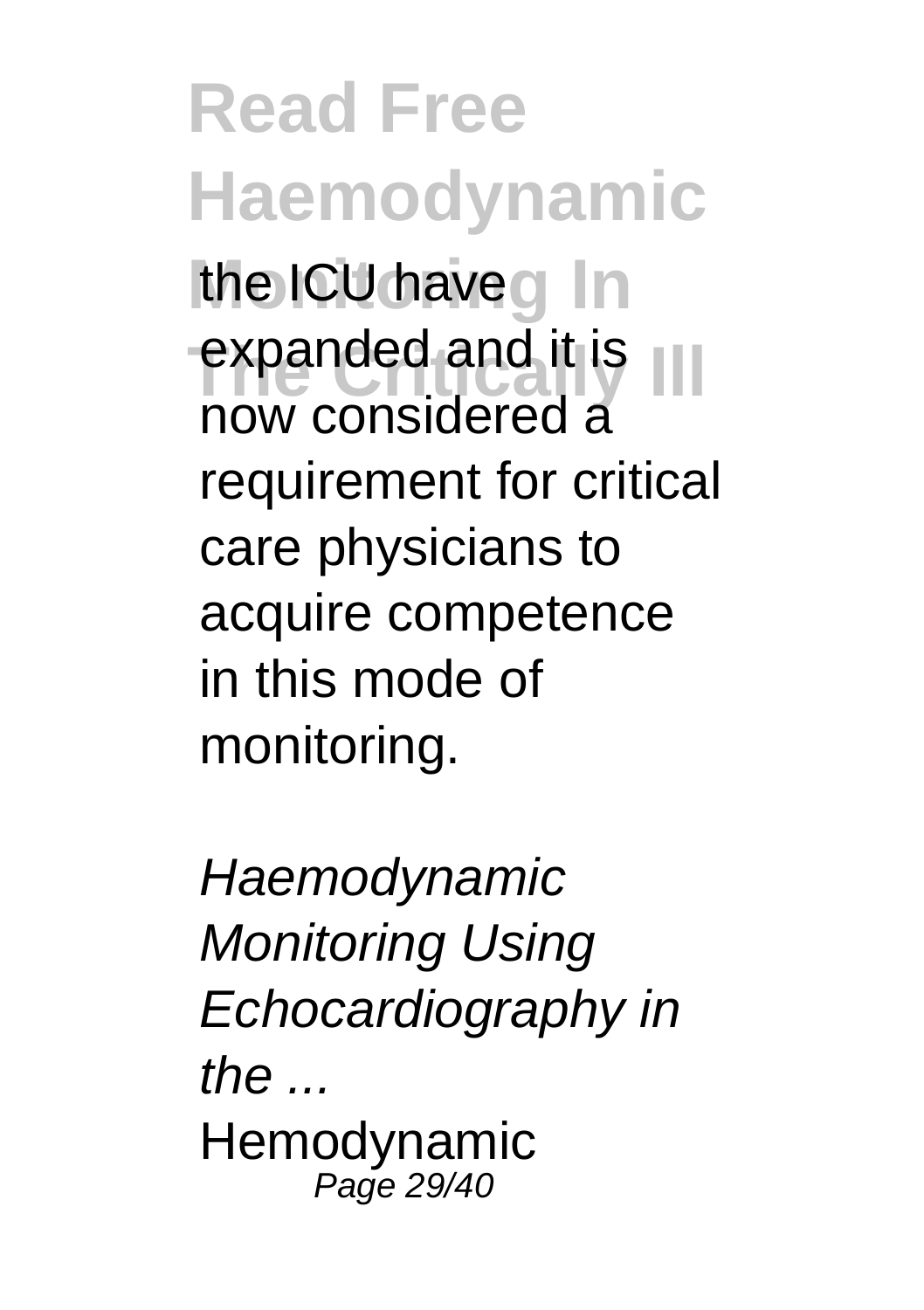**Read Free Haemodynamic Monitoring Using Echocardiography in** the Critically Ill. First book covering noninvasive hemodynamic monitoring of critical care patients using echocardiography Providing essential informations to allow optimal hemodynamic management guided by echocardiography. Page 30/40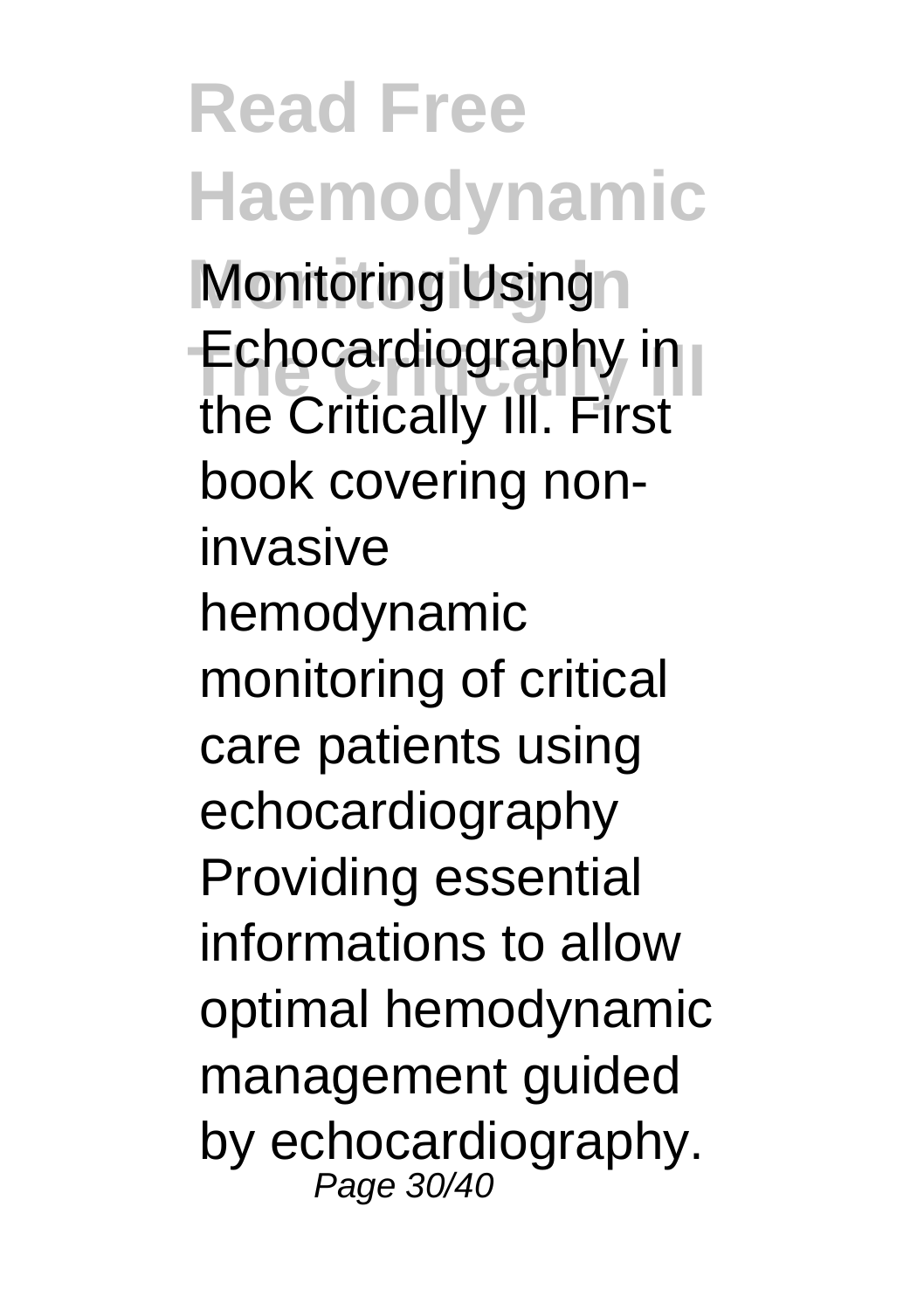**Read Free Haemodynamic The hemodynamic** evaluation of patients with acute circulatory failure and respiratory failure has in the past usually been performed using invasive procedures but in recent years less invasive monitoring devices have been ...

**Hemodynamic** Page 31/40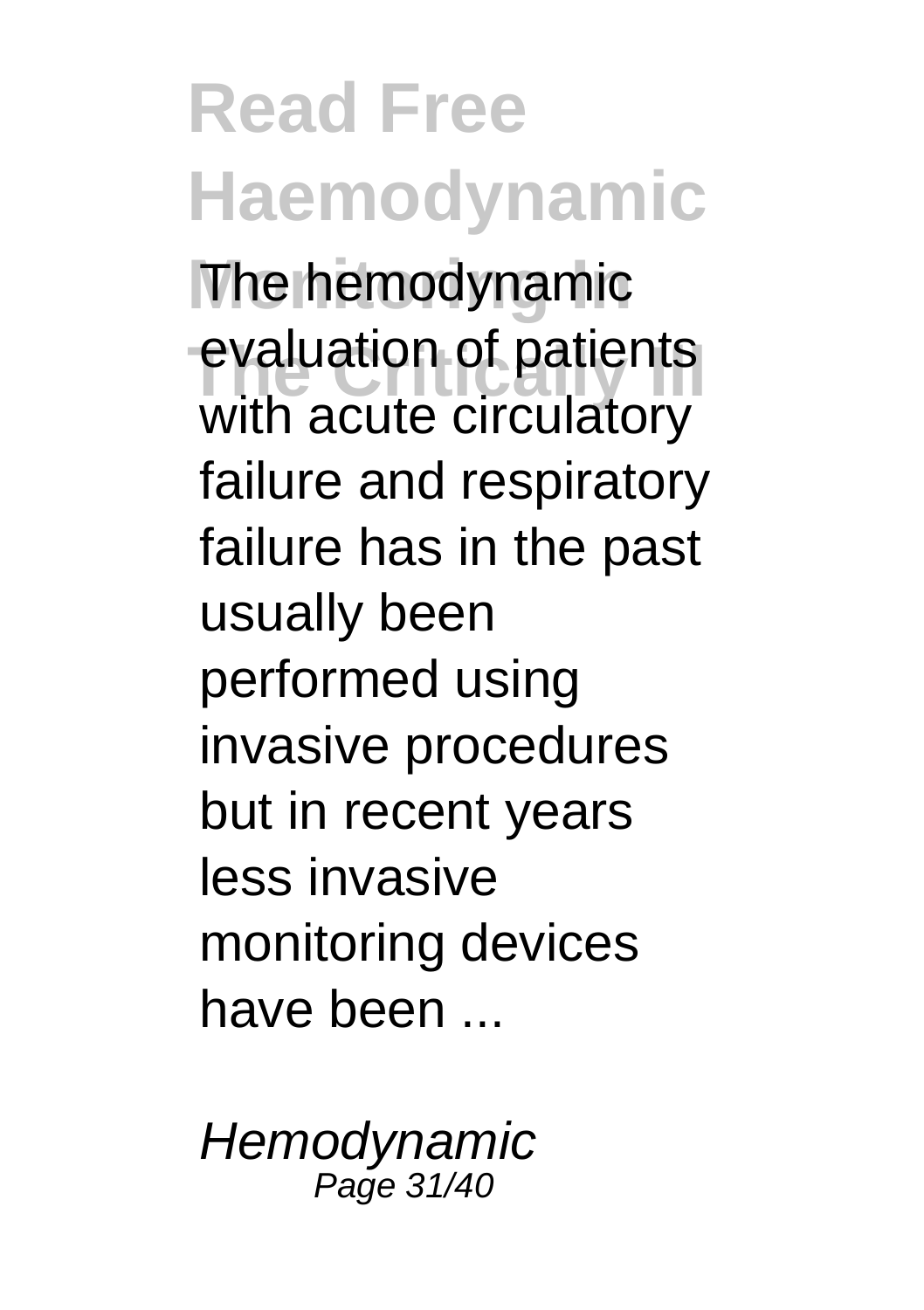**Read Free Haemodynamic Monitoring Using Echocardiography in** the  $-$ 

Hemodynamic instability frequently occurs in critically ill patients.

**Pathophysiological** rationale suggests that hemodynamic monitoring (HM) may identify the presence and causes of hemodynamic Page 32/40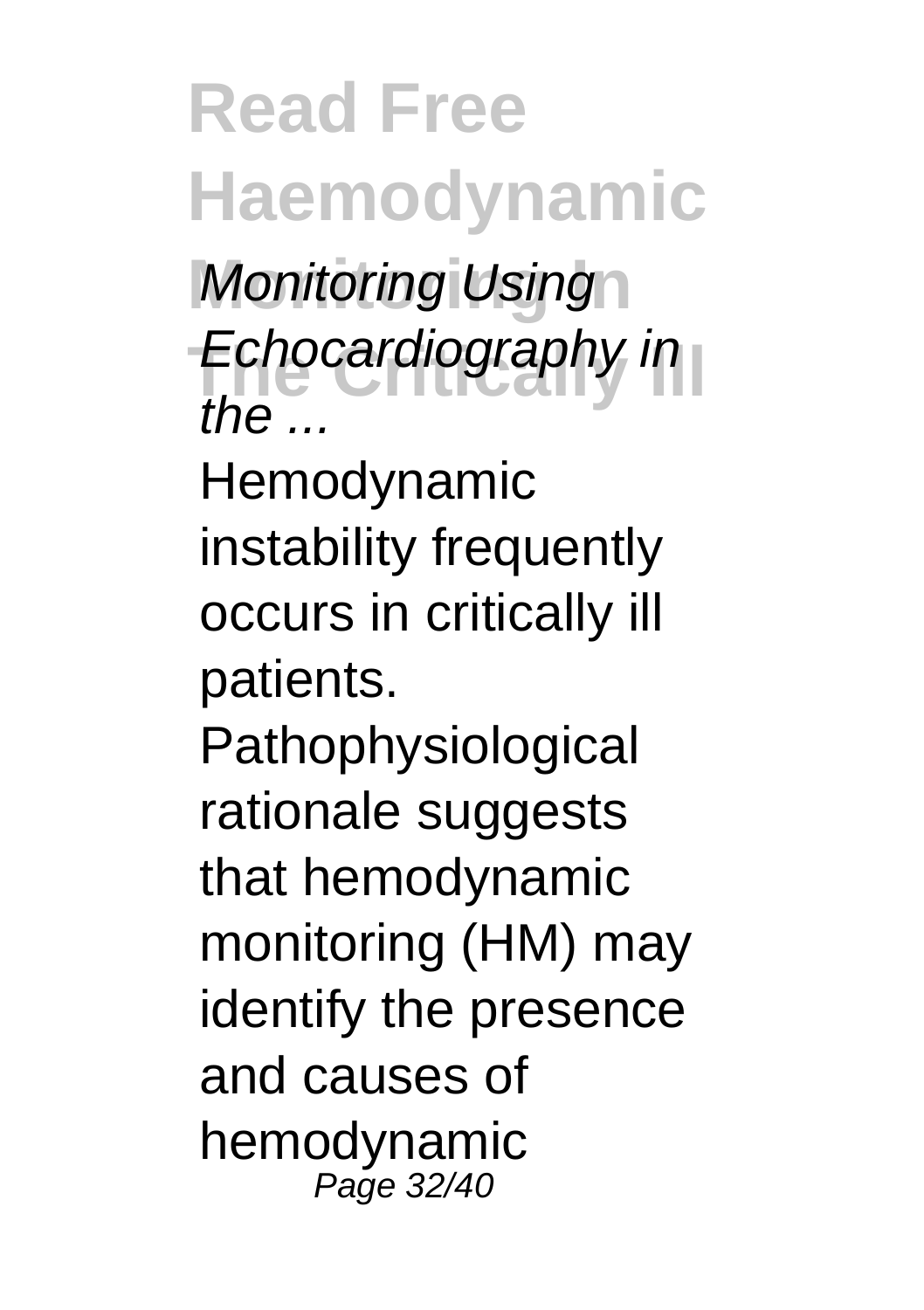**Read Free Haemodynamic** instability and In therefore may allow targeting therapeutic approaches.

**Hemodynamic** monitoring in the era of - Critical Care Hemodynamic monitoring can aid clinicians in their treatment of critically ill patients by providing information Page 33/40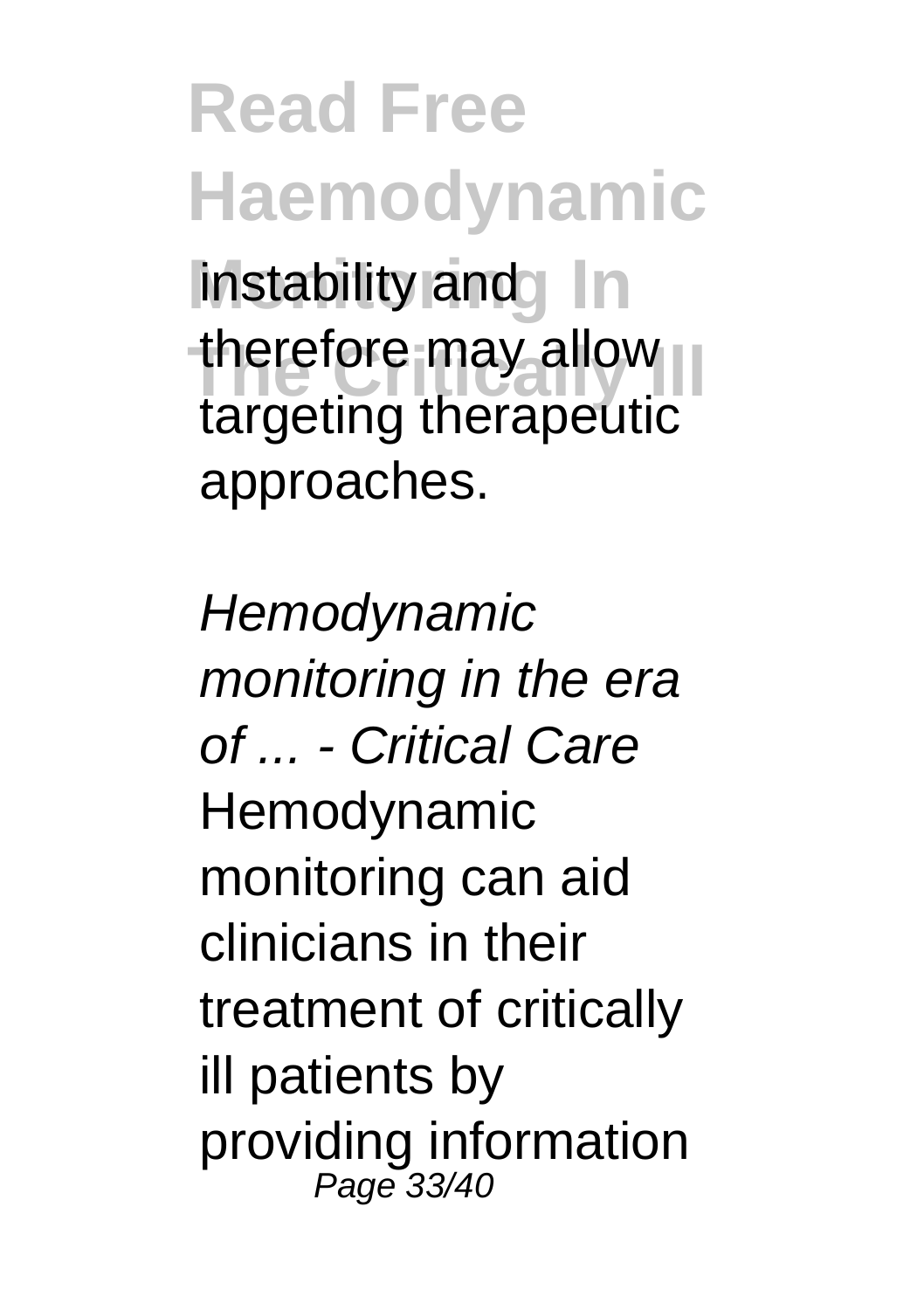**Read Free Haemodynamic** during the four In phases in the time<br> **Phases** in the time course of critical illness: rescue, optimization, stabilization, and deescalation. The care modalities and goals of care vary substantially as the patient progresses through the care continuum. 6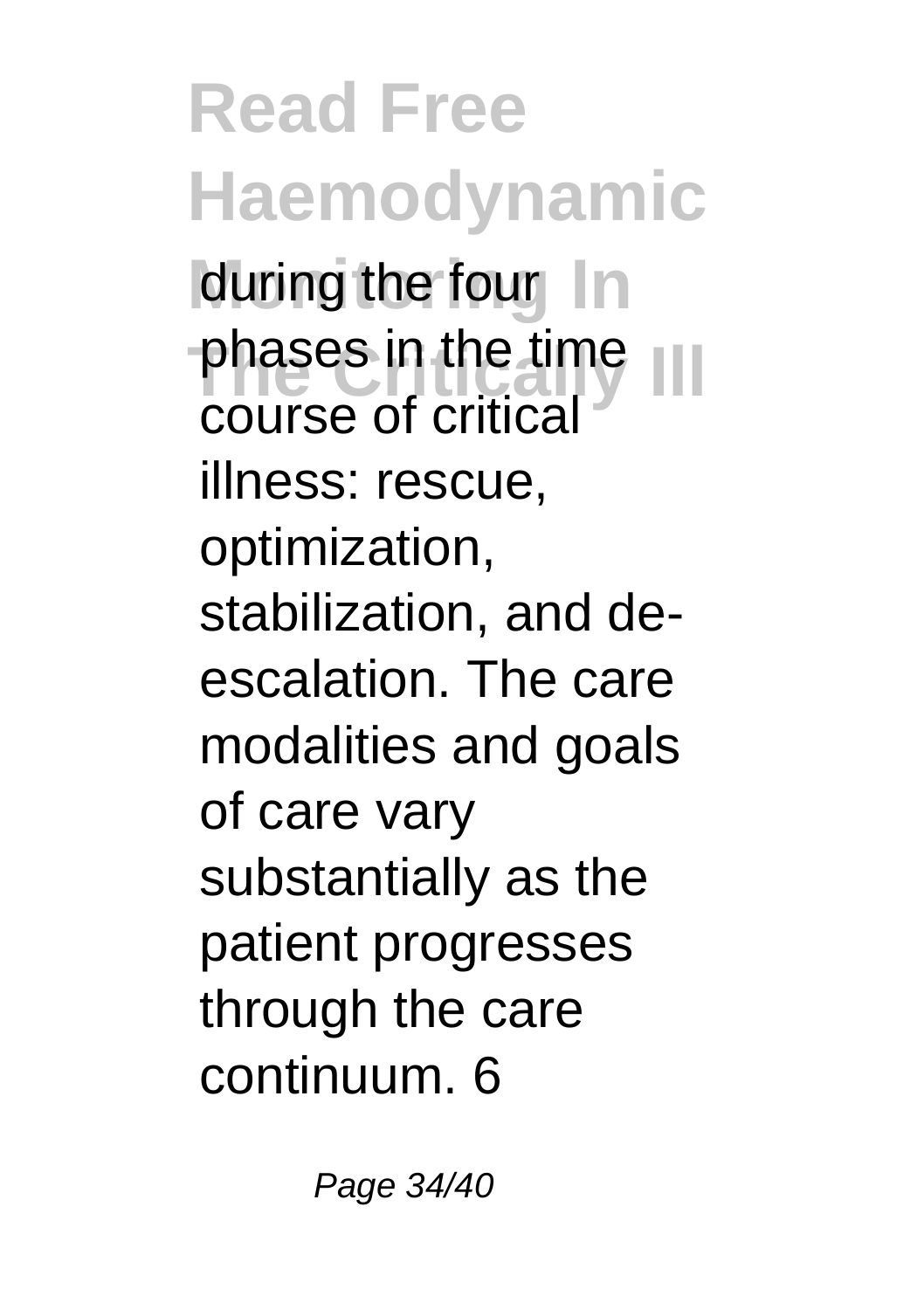**Read Free Haemodynamic COVID19 ing In Hemodynamics** |<br>Educado Lifeccioness Edwards Lifesciences Pitfalls in haemodynamic monitoring in the postoperative and critical care setting. Ho KM(1). Author information: (1)Department of Intensive Care Medicine, Royal Perth Hospital, Perth, Page 35/40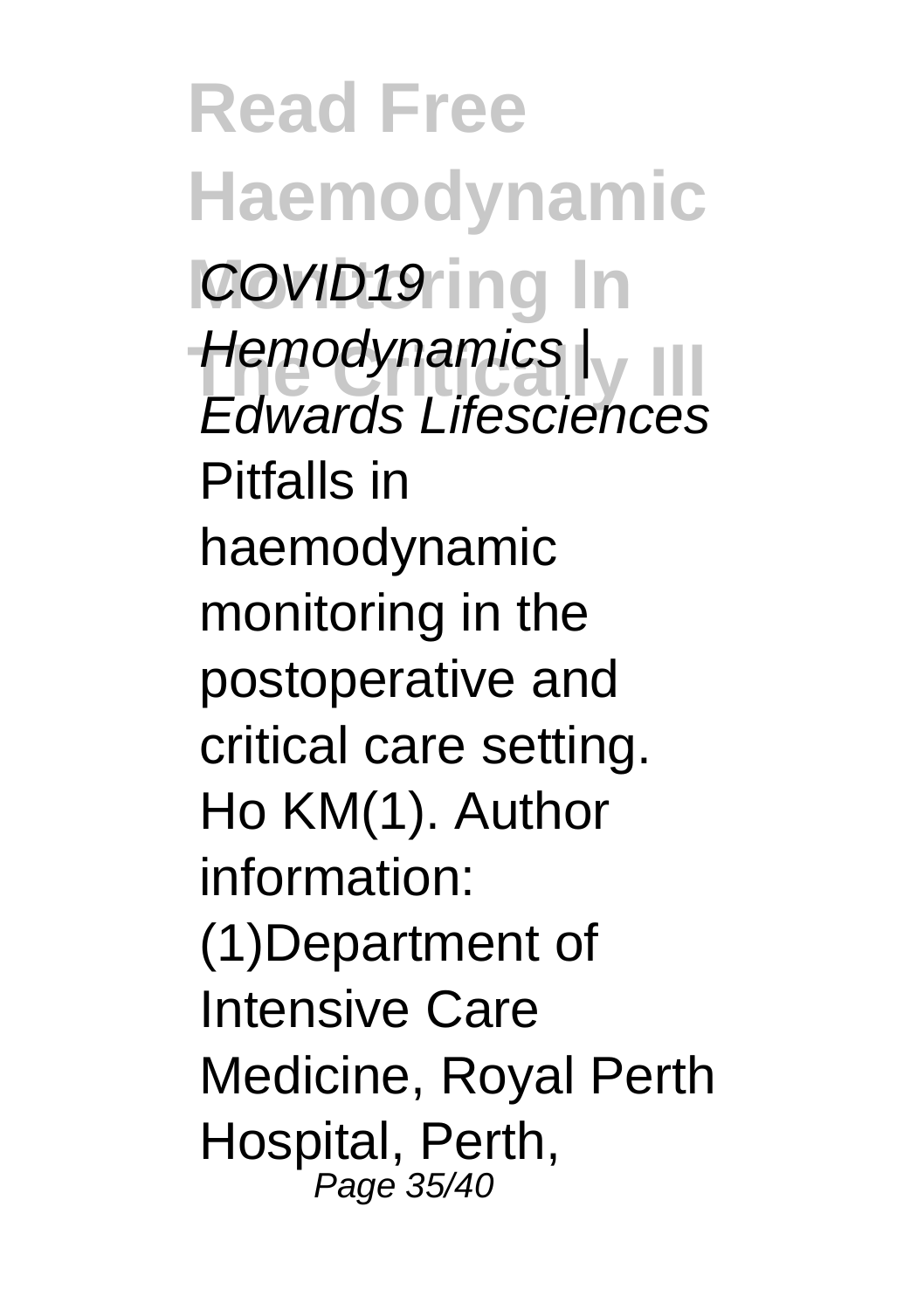**Read Free Haemodynamic Western Australia.** Haemodynamic<br>
manitariae is a vital monitoring is a vital part of daily practice in anaesthesia and intensive care.

Pitfalls in haemodynamic monitoring in the postoperative ... hemodynamic monitoring in critically hemodynamic Page 36/40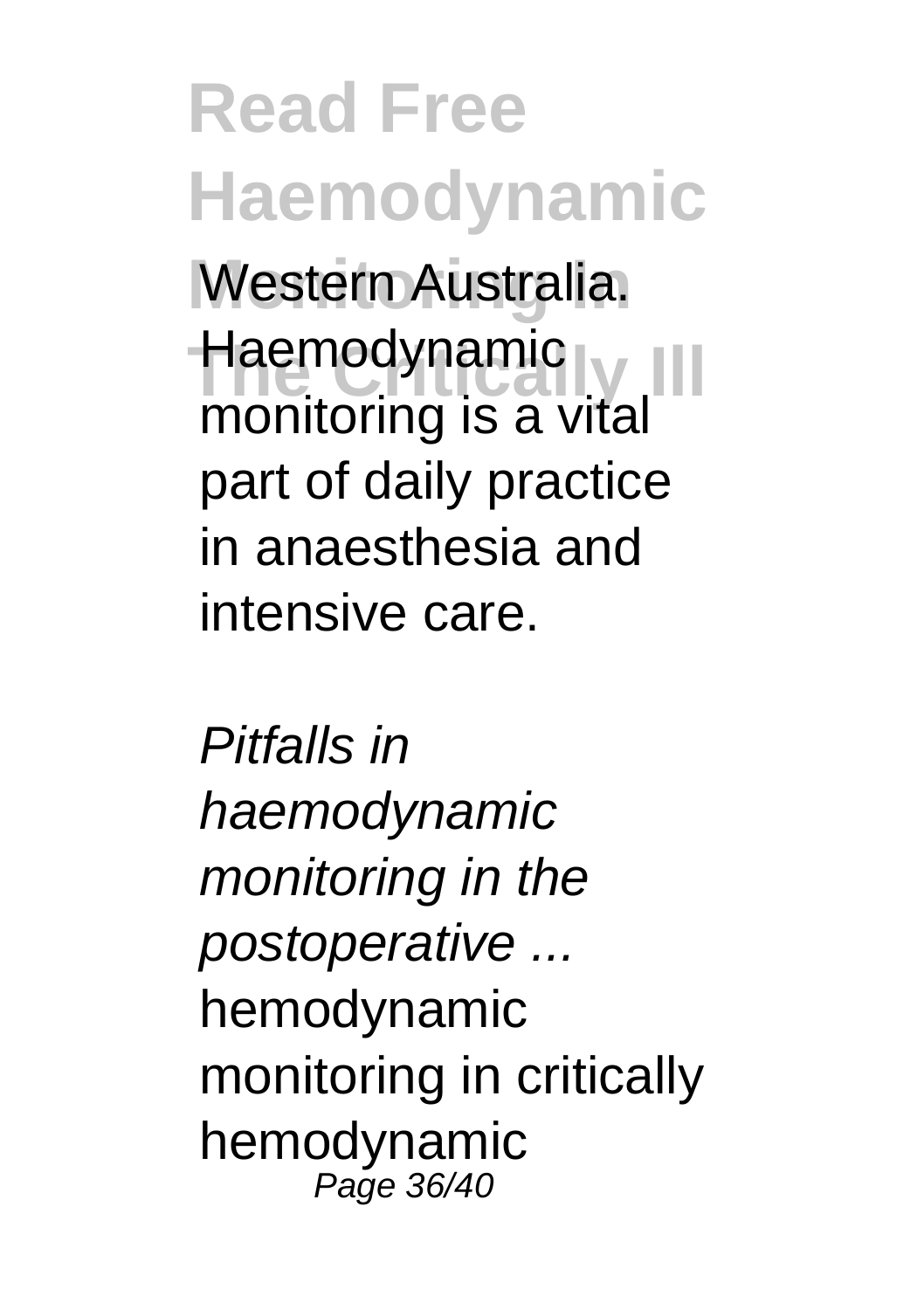**Read Free Haemodynamic Monitoring In** monitoring a great deal of time in critical care is spent trying to optimize the patients hemodynamic status but to do so successfully one must understand the principles which underly cardiac and vascular function as well as interactions with other organ systems less invasive Page 37/40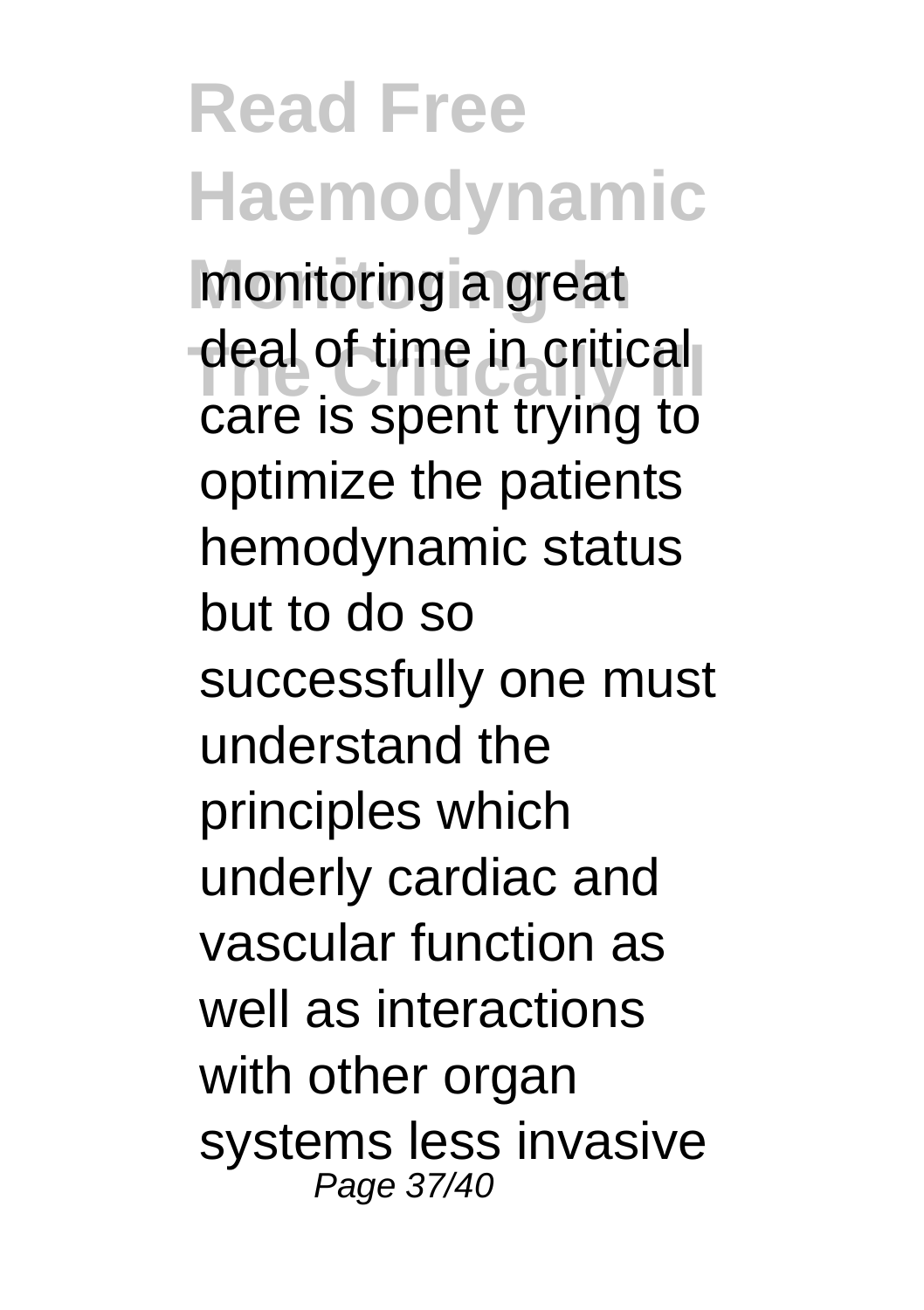**Read Free Haemodynamic** hemodynamic In **The Critically Ill** Haemodynamic Monitoring In The Critically Ill [PDF] haemodynamic monitoring in the critically ill Sep 01, 2020 Posted By J. R. R. Tolkien Public Library TEXT ID 845455a1 Online PDF Ebook Epub Library haemodynamic Page 38/40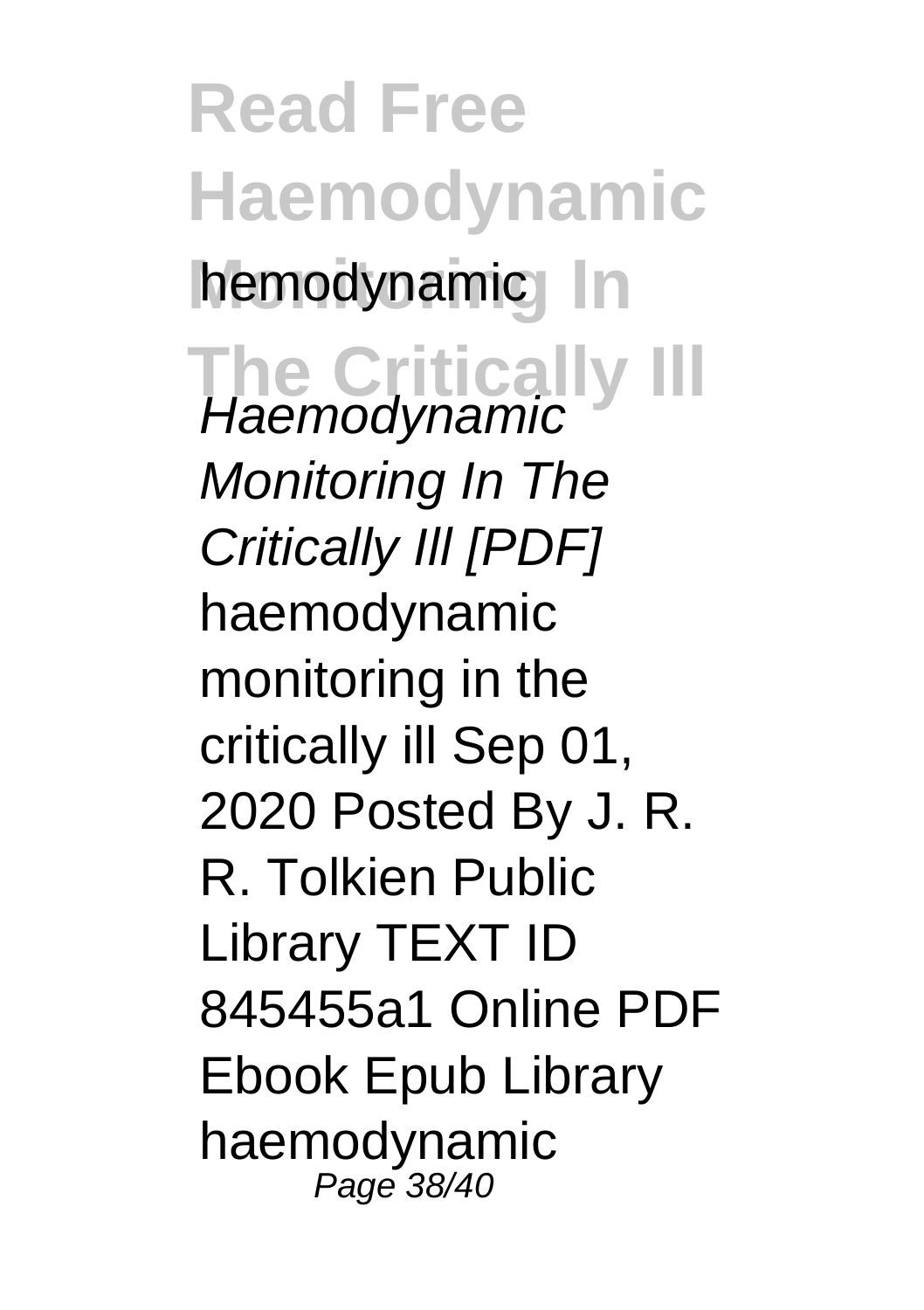**Read Free Haemodynamic Monitoring In** monitoring in critically ill patients indications for performing echocardiography in the icu have expanded and it is now considered a requirement for critical

Copyright code : c65c 7e017a05a78f84ba5b Page 39/40